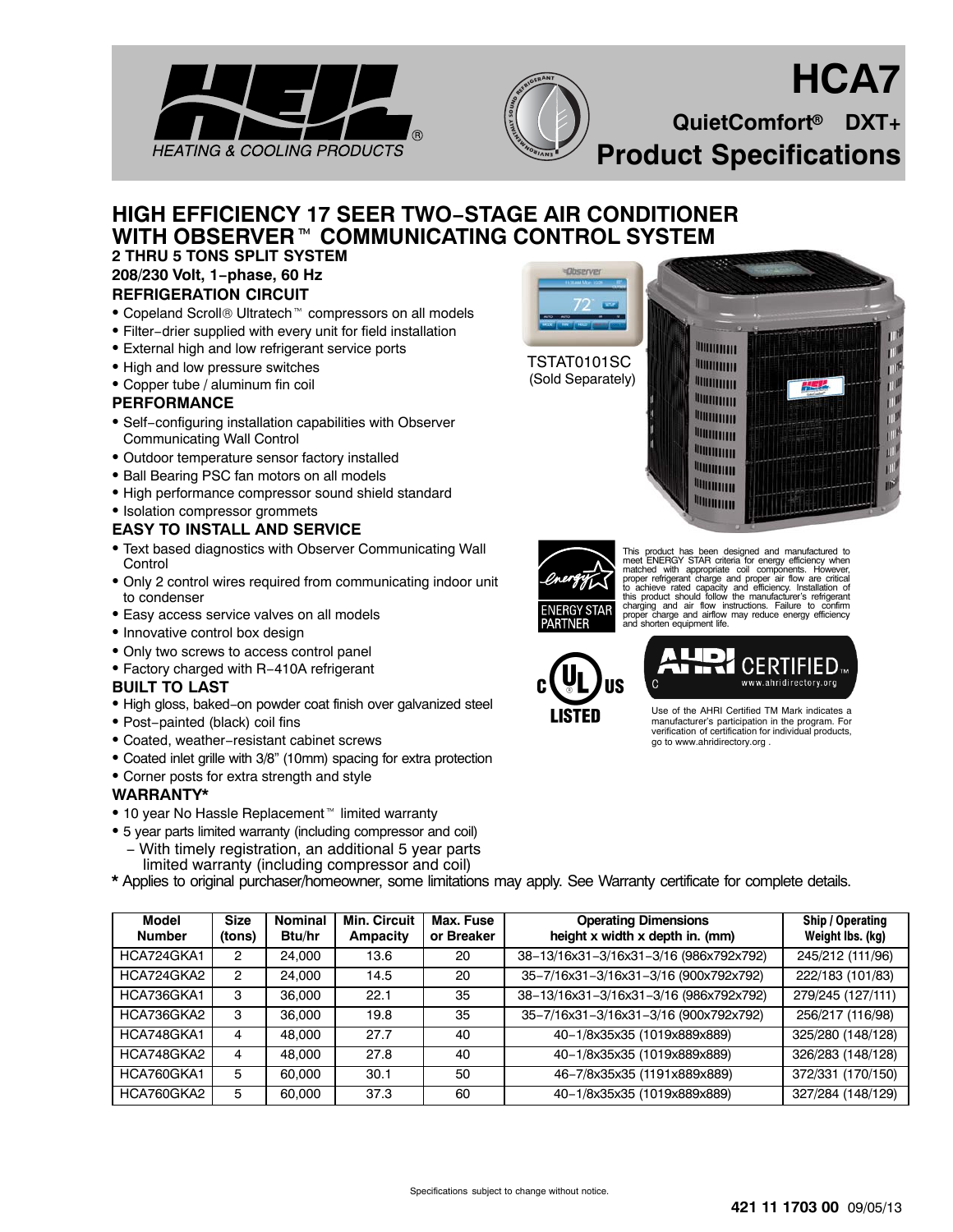| <b>OUTDOOR UNIT MODEL NUMBER IDENTIFICATION GUIDE (single phase)</b> |                       |            |                           |                         |      |                 |                |   |                |             |             |
|----------------------------------------------------------------------|-----------------------|------------|---------------------------|-------------------------|------|-----------------|----------------|---|----------------|-------------|-------------|
| Digit Position:                                                      | 1                     | 2          | 3                         | 4                       | 5, 6 | 7               | 8              | 9 | 10             | 11          | 12          |
| Example Part Number:                                                 | H                     | C          | A                         | $\overline{7}$          | 24   | G               | K              | A | $\overline{2}$ | $\mathbf 0$ | $\mathbf 0$ |
| $H = Heil$ Mainline                                                  |                       |            |                           |                         |      |                 |                |   |                |             |             |
| <b>Branding</b>                                                      |                       |            |                           |                         |      |                 |                |   |                |             |             |
| $C =$ Communicating                                                  | <b>CHARACTERISTIC</b> | <b>KEY</b> |                           |                         |      |                 |                |   |                |             |             |
| $A = Air Conditioner$                                                |                       |            |                           |                         |      |                 |                |   |                |             |             |
| $H =$ Heat Pump                                                      |                       |            | <b>TYPE</b>               |                         |      |                 |                |   |                |             |             |
| $6 = 16$ SEER<br>$7 = 17$ SEER<br>$8 = 18$ SEER                      |                       |            |                           |                         |      |                 |                |   |                |             |             |
| $9 = 19$ SEER                                                        |                       |            | <b>NOMINAL EFFICIENCY</b> |                         |      |                 |                |   |                |             |             |
| $24 = 24,000$ BTUH = 2 tons                                          |                       |            |                           |                         |      |                 |                |   |                |             |             |
| $36 = 36,000$ BTUH = 3 tons                                          |                       |            |                           |                         |      |                 |                |   |                |             |             |
| $48 = 48,000$ BTUH = 4 tons                                          |                       |            |                           |                         |      |                 |                |   |                |             |             |
| $60 = 60,000$ BTUH = 5 tons                                          |                       |            |                           |                         |      |                 |                |   |                |             |             |
|                                                                      |                       |            |                           | <b>NOMINAL CAPACITY</b> |      |                 |                |   |                |             |             |
| $G = Coil$ Guard Grille                                              |                       |            |                           |                         |      | <b>FEATURES</b> |                |   |                |             |             |
| $K = 208/230 - 1 - 60$                                               |                       |            |                           |                         |      |                 | <b>VOLTAGE</b> |   |                |             |             |
| Sales Code                                                           |                       |            |                           |                         |      |                 |                |   |                |             |             |
| <b>Engineering Revision</b>                                          |                       |            |                           |                         |      |                 |                |   |                |             |             |
| <b>Extra Digit</b>                                                   |                       |            |                           |                         |      |                 |                |   |                |             |             |
| <b>Extra Digit</b>                                                   |                       |            |                           |                         |      |                 |                |   |                |             |             |

|                                              | <b>ACCESSORIES PART NUMBER IDENTIFICATION GUIDE</b> |                      |   |                     |   |                    |                |      |                |
|----------------------------------------------|-----------------------------------------------------|----------------------|---|---------------------|---|--------------------|----------------|------|----------------|
|                                              | Digit Position:                                     |                      | 2 | 3                   | 4 | 5                  | 6, 7           | 8, 9 | 10, 11         |
|                                              | Example Part Number:                                | N                    | A | S                   | A | 0                  | 0 <sub>1</sub> | 01   | C <sub>H</sub> |
| $N = Non-Branded$                            |                                                     |                      |   |                     |   |                    |                |      |                |
| $A = Accessory$                              |                                                     | <b>PRODUCT GROUP</b> |   |                     |   |                    |                |      |                |
| $S =$ Split System (AC & HP)                 |                                                     |                      |   | <b>KIT USAGE</b>    |   |                    |                |      |                |
| $A = Original$                               |                                                     |                      |   |                     |   |                    |                |      |                |
| $B = 2nd$ Generation                         |                                                     |                      |   | <b>MAJOR SERIES</b> |   |                    |                |      |                |
| $0 =$ Generic or Not Applicable              |                                                     |                      |   |                     |   |                    |                |      |                |
| $2 = R - 22$                                 |                                                     |                      |   |                     |   |                    |                |      |                |
| $4 = R - 410A$                               |                                                     |                      |   |                     |   | <b>REFRIGERANT</b> |                |      |                |
| <b>Product Identifier Number</b>             |                                                     |                      |   |                     |   |                    |                |      |                |
| Package Quantity                             |                                                     |                      |   |                     |   |                    |                |      |                |
| Type of Kit (Example: CH = Crankcase Heater) |                                                     |                      |   |                     |   |                    |                |      |                |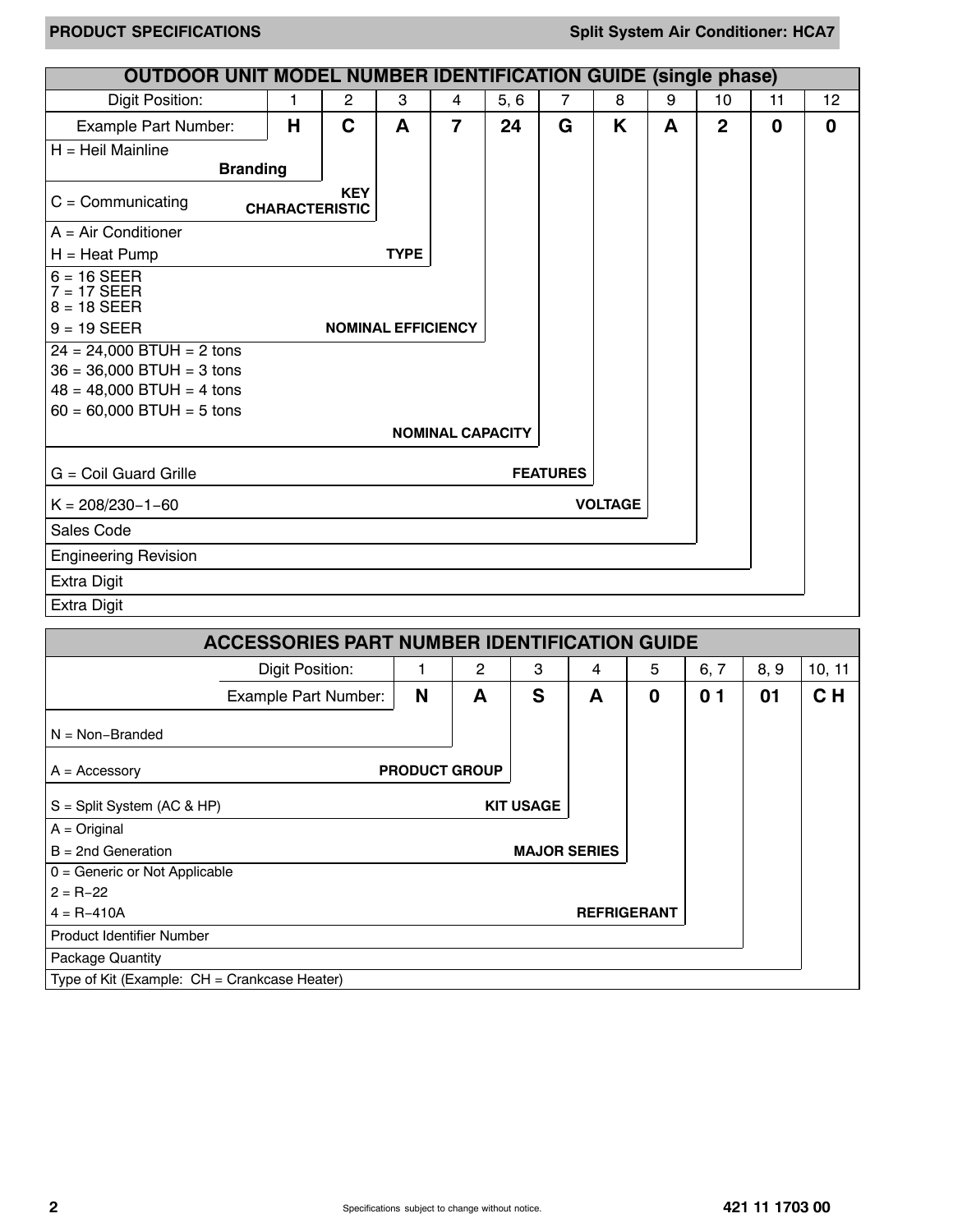

|                        |             |              |           |     |            |              |           | Dimensions Inches (English) |     |            |            |            |                                        |                                                   |
|------------------------|-------------|--------------|-----------|-----|------------|--------------|-----------|-----------------------------|-----|------------|------------|------------|----------------------------------------|---------------------------------------------------|
| Model                  | A           | B            | С         | D   | Е          |              | G         | κ                           |     | м          | N          | D          | Minimum<br><b>Mounting Pad</b><br>Size | <b>Crated Dimensions</b><br>$L \times W \times H$ |
| HCA724GKA <sup>.</sup> | $31 - 3/16$ | $38 - 13/16$ | $3 - 3/4$ | 3/4 | $6 - 9/16$ | $24 - 11/16$ | $9 - 1/8$ | $2 - 13/16$                 | 1/2 | 16         | $16 - 5/8$ | $16 - 3/4$ | $31 - 1/2 \times 31 - 1/2$             | $32 - 5/16 \times 35 - 1/2 \times 42 - 3/4$       |
| HCA736GKA1             | $31 - 3/16$ | $38 - 13/16$ | $3 - 7/8$ | 7/8 | $6 - 9/16$ | $24 - 11/16$ | $9 - 1/8$ | $2 - 15/16$                 | 5/8 | $16 - 3/8$ | $15 - 5/8$ | $19 - 1/4$ | $31 - 1/2 \times 31 - 1/2$             | $32 - 5/16 \times 35 - 1/2 \times 42 - 3/4$       |
| HCA748GKA1             | 35          | $40 - 1/8$   | $3 - 7/8$ | 7/8 | $6 - 9/16$ | $28 - 7/16$  | $9 - 1/8$ | $2 - 15/16$                 | 5/8 | $16 - 1/2$ | $17 - 5/8$ | $18 - 1/2$ | 35 x 35                                | $36-1/8 \times 39-1/4 \times 46-1/8$              |
| HCA760GKA1             | 35          | $46 - 7/8$   | $3 - 7/8$ | 7/8 | $6 - 9/16$ | $28 - 7/16$  | $9 - 1/8$ | $2 - 15/16$                 | 5/8 | $17 - 1/2$ | $17 - 1/2$ | $20 - 1/2$ | 35 x 35                                | 36-1/8 x 39-1/4 x 50-13/16                        |
| HCA724GKA2 I           | $31 - 3/16$ | $35 - 7/16$  | $3 - 3/4$ | 3/4 | $6 - 9/16$ | $24 - 11/16$ | $9 - 1/8$ | $2 - 13/16$                 | 1/2 | $15 - 7/8$ | $16 - 1/2$ | $17 - 3/4$ | $31 - 1/2 \times 31 - 1/2$             | $33 - 5/16 \times 33 - 5/16 \times 39 - 3/8$      |
| HCA736GKA2 I           | $31 - 3/16$ | $35 - 7/16$  | $3 - 7/8$ | 7/8 | $6 - 9/16$ | $24 - 11/16$ | $9 - 1/8$ | $2 - 15/16$                 | 5/8 | 16         | $15 - 1/2$ | $17 - 1/2$ | $31 - 1/2 \times 31 - 1/2$             | 33-5/16 x 33-5/16 x 39-3/8                        |
| HCA748GKA2             | 35          | $40 - 1/8$   | $3 - 7/8$ | 7/8 | $6 - 9/16$ | $28 - 7/16$  | $9 - 1/8$ | $2 - 15/16$                 | 5/8 | $17 - 1/4$ | $17 - 1/4$ | $18 - 1/2$ | 35 x 35                                | $37-1/8 \times 37-1/8 \times 46-1/8$              |
| HCA760GKA2             | 35          | $40 - 1/8$   | $3 - 7/8$ | 7/8 | $6 - 9/16$ | $28 - 7/16$  | $9 - 1/8$ | $2 - 15/16$                 | 5/8 | $16 - 1/2$ | $16 - 1/4$ | $17 - 1/2$ | 35 x 35                                | $37-1/8 \times 37-1/8 \times 46-1/8$              |

**PRODUCT SPECIFICATIONS**

PRODUCT SPECIFICATIONS

**Split**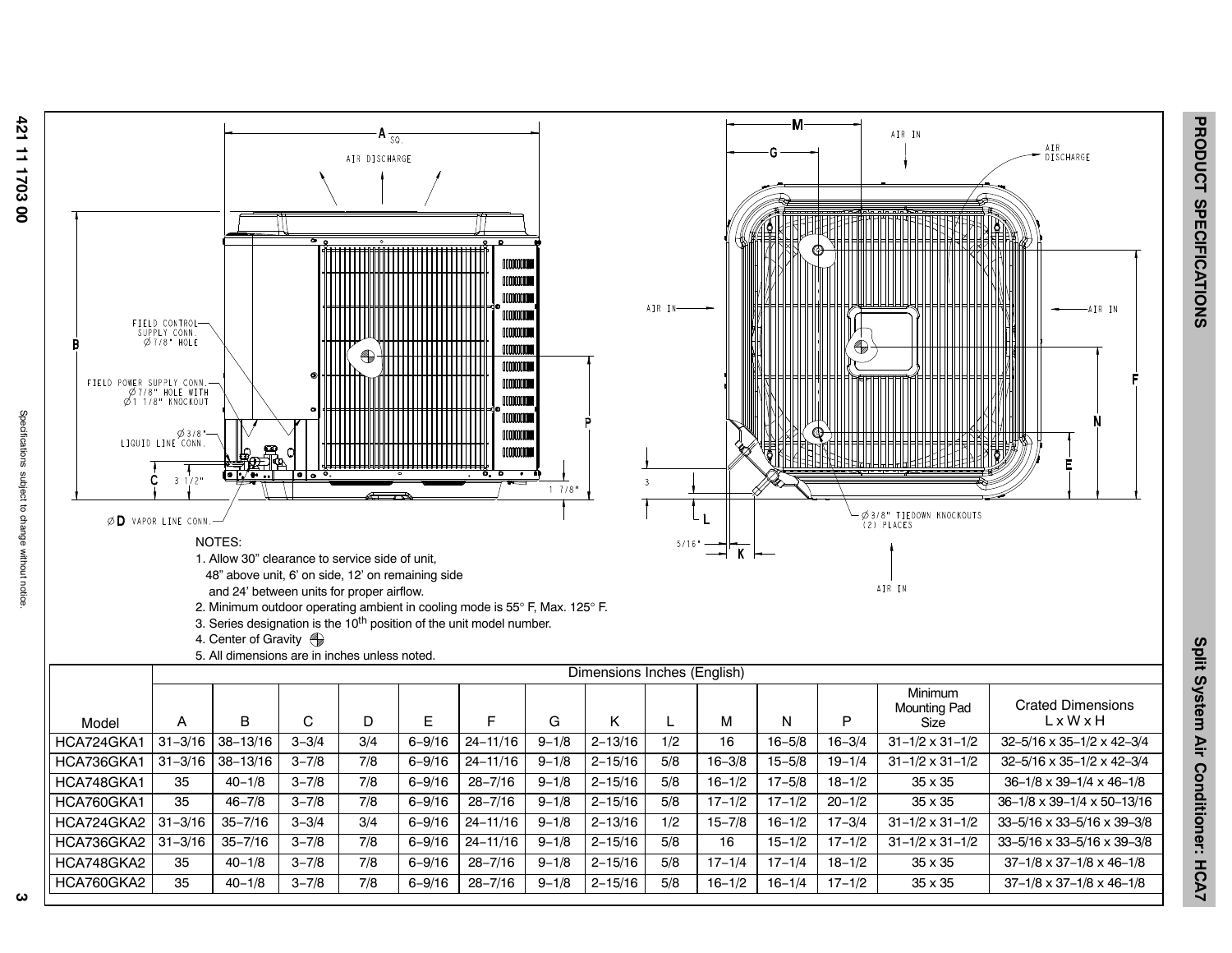

**4**

Specifications

subject to change without notice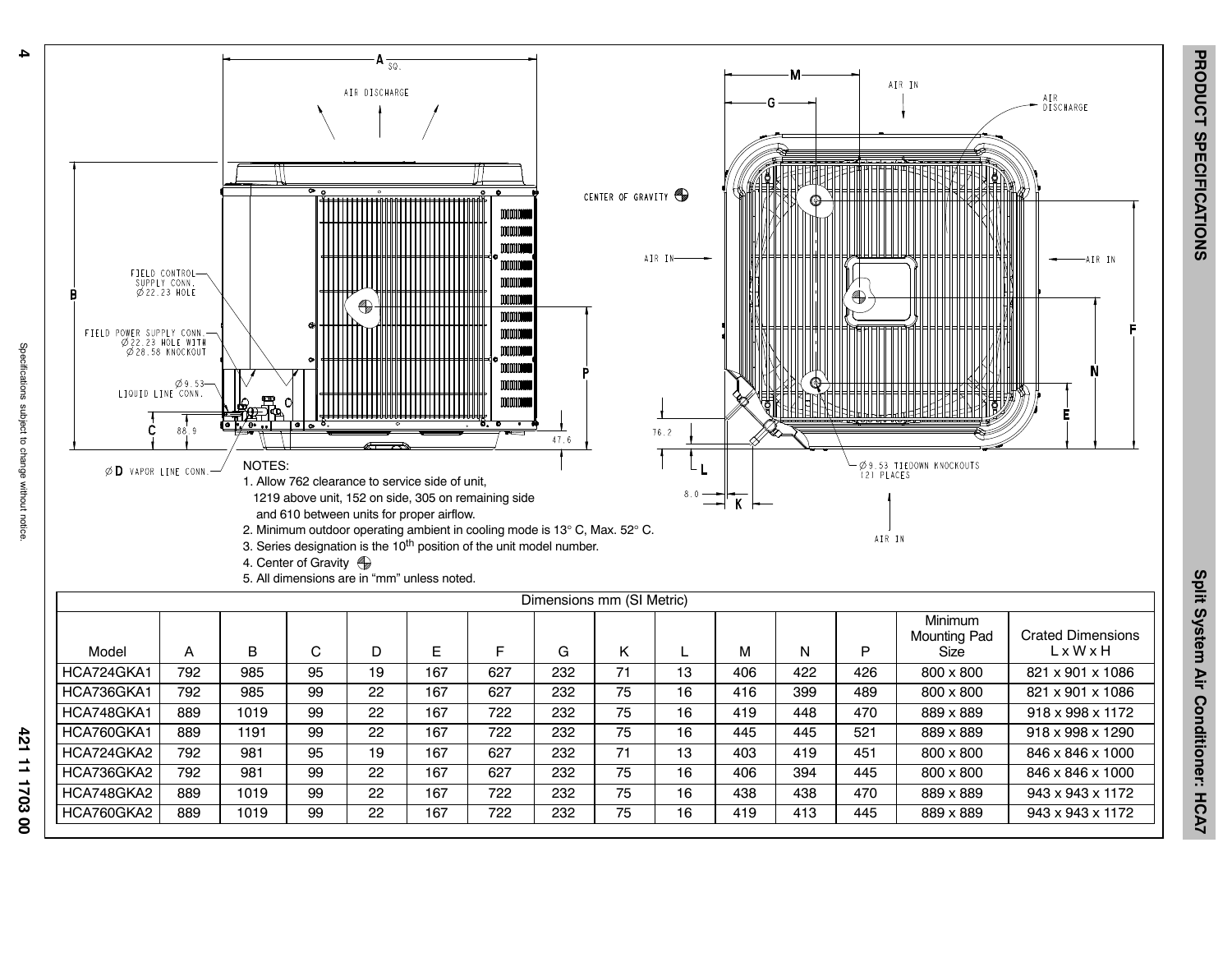|                                                                  | <b>PHYSICAL DATA</b>                   |                                        |                                    |                                    |
|------------------------------------------------------------------|----------------------------------------|----------------------------------------|------------------------------------|------------------------------------|
| <b>Model Size</b>                                                | 24                                     | 36                                     | 48                                 | 60                                 |
| Nominal Cooling Capacity (BTU/hr)                                | 24,000                                 | 36,000                                 | 48,000                             | 60,000                             |
| SEER Rating‡                                                     | 17.0                                   | 17.0                                   | 17.0                               | 16.5                               |
| Sound Rating**, High Stage (dBA)<br>Low Stage (dBA)              | 72<br>71                               | 71<br>70                               | 72<br>70                           | 72<br>72                           |
| PSC Fan Motor HP                                                 | 1/12                                   | 1/10                                   | 1/4                                | 1/4                                |
| Fan RPM                                                          | 800                                    | 825                                    | 825                                | 825                                |
| Fan CFM                                                          | 2481                                   | 3068                                   | 4700                               | 4700                               |
| Coil Face Area ft <sup>2</sup> (m <sup>2</sup> )                 | 19.58                                  | 19.38                                  | 25.12                              | 25.12                              |
| Coil Rows - fins per inch                                        | $1 - 25$                               | $2 - 20$                               | $2 - 20$                           | $2 - 20$                           |
| Low Pressure<br>Open Pressure<br>Switch<br><b>Close Pressure</b> | $50 \pm 7$ PSIG<br>$95 \pm 7$ PSIG     | $50 \pm 7$ PSIG<br>$95 \pm 7$ PSIG     | $50 \pm 7$ PSIG<br>$95 \pm 7$ PSIG | $50 \pm 7$ PSIG<br>$95 \pm 7$ PSIG |
| Hi Pressure<br>Open Pressure<br>Switch<br><b>Close Pressure</b>  | $670 \pm 10$ PSIG<br>$470 \pm 25$ PSIG | $670 \pm 10$ PSIG<br>$470 \pm 25$ PSIG | 670 ± 10 PSIG<br>470 ± 25 PSIG     | $670 \pm 10$ PSIG<br>470 ± 25 PSIG |
| Liquid Line Connection Size in. (mm)                             | 3/8(10)                                | 3/8(10)                                | 3/8(10)                            | 3/8(10)                            |
| Vapor Line Connection Size in. (mm)                              | 3/4(19)                                | 7/8 (22)                               | 7/8 (22)                           | 7/8 (22)                           |
| Recommended Line Set Liquid Tube Diameter in. (mm)               | 3/8(10)                                | 3/8(10)                                | 3/8(10)                            | 3/8(10)                            |
| Recommended Line Set Vapor Tube Diameter in. (mm)*               | $3/4$ (19)*                            | $7/8$ (22) <sup>*</sup>                | $1 - 1/8$ (29)*                    | $1 - 1/8$ (29)*                    |

\* Recommended Vapor Tube Line size is for standard installations. These recommendations may not apply to "Long Line" installations. When the total equivalent line length exceeds 80 feet (24.4m) or there is more than 20 feet (6.1m) vertical separation between indoor and outdoor units, consult the Long Line Application Guideline document before purchasing/ installing line sets.

| Factory Charge R-410A lbs. (kg) | 6.64(3.01) | 9.26(4.20)          | 12.94 (5.87) | 12.70 (5.76) |
|---------------------------------|------------|---------------------|--------------|--------------|
| Required<br>Subcooling          | (5.6)      | $\left( 7.8\right)$ | .            |              |

| ELECTRICAL DATA (208/230-1-60, voltage range 197V - 253V)                 |               |               |              |               |              |               |               |               |
|---------------------------------------------------------------------------|---------------|---------------|--------------|---------------|--------------|---------------|---------------|---------------|
| <b>Model Size</b>                                                         | <b>24GKA1</b> | <b>24GKA2</b> | 36GKA1       | <b>36GKA2</b> | 48GKA1       | 48GKA2        | 60GKA1        | 60GKA2        |
| Minimum Circuit Ampacity -<br><b>MCA</b> (amps)                           | 13.6          | 14.5          | 22.1         | 19.8          | 27.7         | 27.8          | 30.1          | 37.3          |
| Maximum OverCurrent<br>Protective device – <b>MOCP</b> (amps)             | 20            | 20            | 35           | 35            | 40           | 40            | 50            | 60            |
| Compressor <b>RLA</b> (Rated Load Amps)<br><b>LRA</b> (Locked Rotor Amps) | 10.3<br>52.0  | 11.1<br>58.3  | 16.7<br>82.0 | 15.3<br>83.0  | 21.2<br>96.0 | 21.2<br>104.0 | 23.0<br>118.0 | 28.8<br>152.9 |
| Fan Motor FLA (Full Load Amps)                                            | 0.7           | 0.6           | 1.2          | 0.7           | 1.2          | 1.3           | 1.3           | 1.3           |

 $\ddagger$  Highest sales volume tested combination.

\*\*Sound Rating tested in accordance with AHRI Standard 270−95 (not listed with AHRI).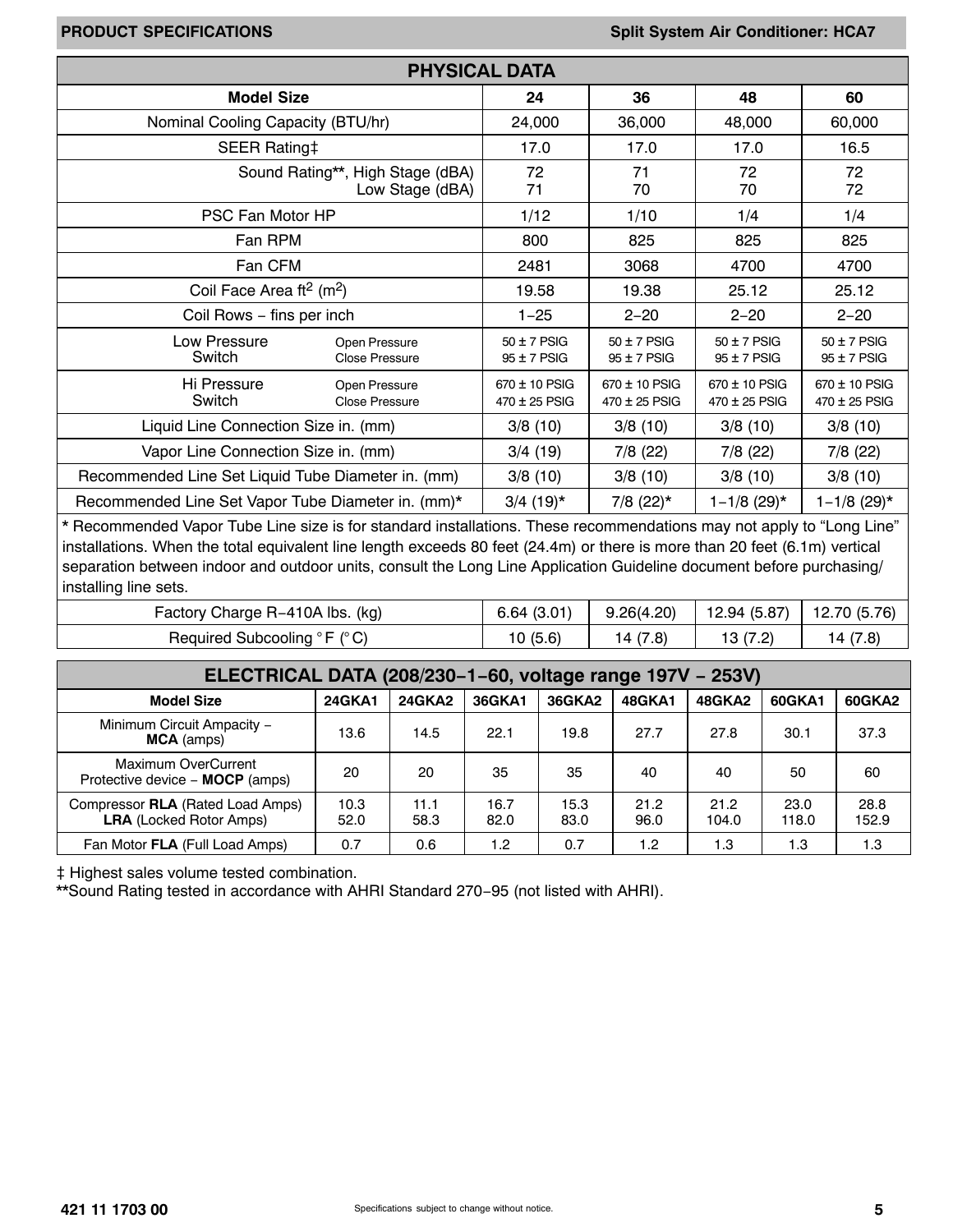### **PRODUCT SPECIFICATIONS Split System Air Conditioner: HCA7**

|                                |                               | <b>R-410A COOLING CAPACITY LOSS FOR VARIOUS LINE LENGTHS &amp; TUBE DIAMETERS</b> |                             |                              |                                                 |                                |                                                                     |                                |                            |                                |                            |
|--------------------------------|-------------------------------|-----------------------------------------------------------------------------------|-----------------------------|------------------------------|-------------------------------------------------|--------------------------------|---------------------------------------------------------------------|--------------------------------|----------------------------|--------------------------------|----------------------------|
|                                | <b>Maximum</b><br>Liquid Line | Vapor Line                                                                        |                             |                              |                                                 |                                | Cooling Capacity Loss (%) at Total Equivalent Line Length, feet (m) |                                |                            |                                |                            |
| Unit<br>Nominal<br>Size (Btuh) | Diameter<br>(OD)<br>in.(mm)   | <b>Diameters</b><br>(OD)<br>in. $(mm)$                                            | $26 - 50$<br>$(7.9 - 15.2)$ | $51 - 80$<br>$(15.5 - 24.4)$ | $81 - 100$<br>$(24.7 - 30.5)$                   | $101 - 125$<br>$(30.8 - 38.1)$ | 126-150<br>$(38.4 - 45.7)$                                          | $151 - 175$<br>$(46.0 - 50.3)$ | 176-200<br>$(53.6 - 60.0)$ | $201 - 225$<br>$(61.3 - 68.6)$ | 226-250<br>$(68.9 - 76.2)$ |
| 24<br>2-Stage<br>AC            |                               | 5/8(16)<br>3/4(19)                                                                | 0<br>0                      | 1<br>0                       | $\mathbf{0}$                                    | $\overline{2}$<br>$\mathbf{0}$ | 3                                                                   | 3                              | $\overline{4}$             | 4                              | 5                          |
| 36<br>2-Stage<br>AC.           |                               | 5/8(16)<br>3/4(19)<br>7/8 (22)                                                    | 0<br>0                      | 2<br>0<br>0                  | $\overline{4}$<br>$\mathbf{0}$                  | 5<br>$\mathbf{0}$              | 6<br>$\overline{2}$                                                 | $\overline{7}$<br>2            | 9<br>3                     | 10<br>3                        | 11<br>4<br>2               |
| 48<br>2-Stage<br>AC            | 3/8(10)                       | 3/4(19)<br>7/8 (22)<br>$1 - 1/8$ (29)                                             | $\Omega$<br>0               | 2<br>0                       | $\overline{2}$                                  | 3<br>$\mathbf{P}$              | 4<br>$\overline{2}$                                                 | 5<br>2                         | 6<br>3                     | $\overline{7}$<br>3            | $\overline{7}$<br>3        |
| 60<br>2-Stage<br>AC            |                               | 3/4(19)<br>7/8 (22)<br>$1 - 1/8$ (29)                                             | 0<br>0                      | 2<br>0                       | $\overline{4}$<br>$\overline{2}$<br>$\mathbf 0$ | 5<br>$\overline{2}$<br>0       | 6<br>2                                                              | $\overline{7}$<br>з            | 9<br>4                     | 10                             | 10<br>5                    |

Applications in shaded area may be long line and may have height restrictions. See the AC & HP R410A Split System Long Line Applications Guideline.

− Applications in this area are not recommended due to insufficient oil return.

# **TESTED AHRI COMBINATION RATINGS\***

NOTE: Ratings contained in this document are subject to change at any time.

For AHRI ratings certificates, please refer to the AHRI directory. **www.ahridirectory.org**

Additional ratings and system combinations can be accessed via the Heil database at: http://www.icpeqp.com/AHRIratings/ratings.aspx?Brand=Heil

Or scan this QR code:



#### **COOLING PERFORMANCE**

|           |                                                  | For complete ratings information, use the AHRI website directory search: www.AHRIdirectory.org. |       |       |                       |      |      |      |  |  |  |  |  |  |  |
|-----------|--------------------------------------------------|-------------------------------------------------------------------------------------------------|-------|-------|-----------------------|------|------|------|--|--|--|--|--|--|--|
|           |                                                  | New ratings may be listed online before Specification Sheets are updated.                       |       |       |                       |      |      |      |  |  |  |  |  |  |  |
|           |                                                  |                                                                                                 |       |       | AHRI STANDARD RATINGS |      |      |      |  |  |  |  |  |  |  |
|           | COOLING 95°F (35°C)<br><b>ID CFM</b><br>Capacity |                                                                                                 |       |       |                       |      |      |      |  |  |  |  |  |  |  |
|           | Indoor Model                                     |                                                                                                 |       |       |                       |      |      |      |  |  |  |  |  |  |  |
| Unit Size | (*Tested Model)                                  | Furnace Model                                                                                   | High  | Low   | <b>SEER</b>           | EER  | High | Low  |  |  |  |  |  |  |  |
| HCA724GKA | *EN(A,D)4X31*17**                                | *8MV*0901716**                                                                                  | 24000 | 21600 | 17.0                  | 13.0 | 835  | 670  |  |  |  |  |  |  |  |
| HCA736GKA | *EN(A,D,W)4X48*21**                              | *8MV*0901716**                                                                                  | 36000 | 29400 | 17.0                  | 13.0 | 1005 | 835  |  |  |  |  |  |  |  |
| HCA748GKA | *EN(A,D)4X61*24**                                | *8MV*1352422**                                                                                  | 48000 | 40000 | 17.0                  | 13.0 | 1355 | 1010 |  |  |  |  |  |  |  |
| HCA760GKA | *EN(A,D)4X61*24**                                | *8MV*1352422**                                                                                  | 58000 | 47000 | 16.5                  | 13.0 | 1685 | 1355 |  |  |  |  |  |  |  |

**\*** AHRI = Air Conditioning, Heating & Refrigeration Institute

**EERA** — Energy Efficiency Ratio − 'A' conditions − 80°F (26.6°C) indoor db/67°F (19.4°C) indoor wb & 95°F (35° C) outdoor wb.

**SEER** — Seasonal Energy Efficiency Ratio

**NOTES:**

1. Ratings are net values reflecting the effects of circulating fan motor heat. Supplemental electric heat is not included.

- 2. Tested outdoor/indoor combinations have been tested in accordance with DOE test procedures for central air conditioners. Ratings for other combinations are determined under DOE computer simulation procedures.
- 3. Determine actual CFM values obtainable for your system by referring to fan performance data in fan coil or furnace coil literature.
- 4. Do not apply with capillary tube coils as performance and reliability are significantly affected.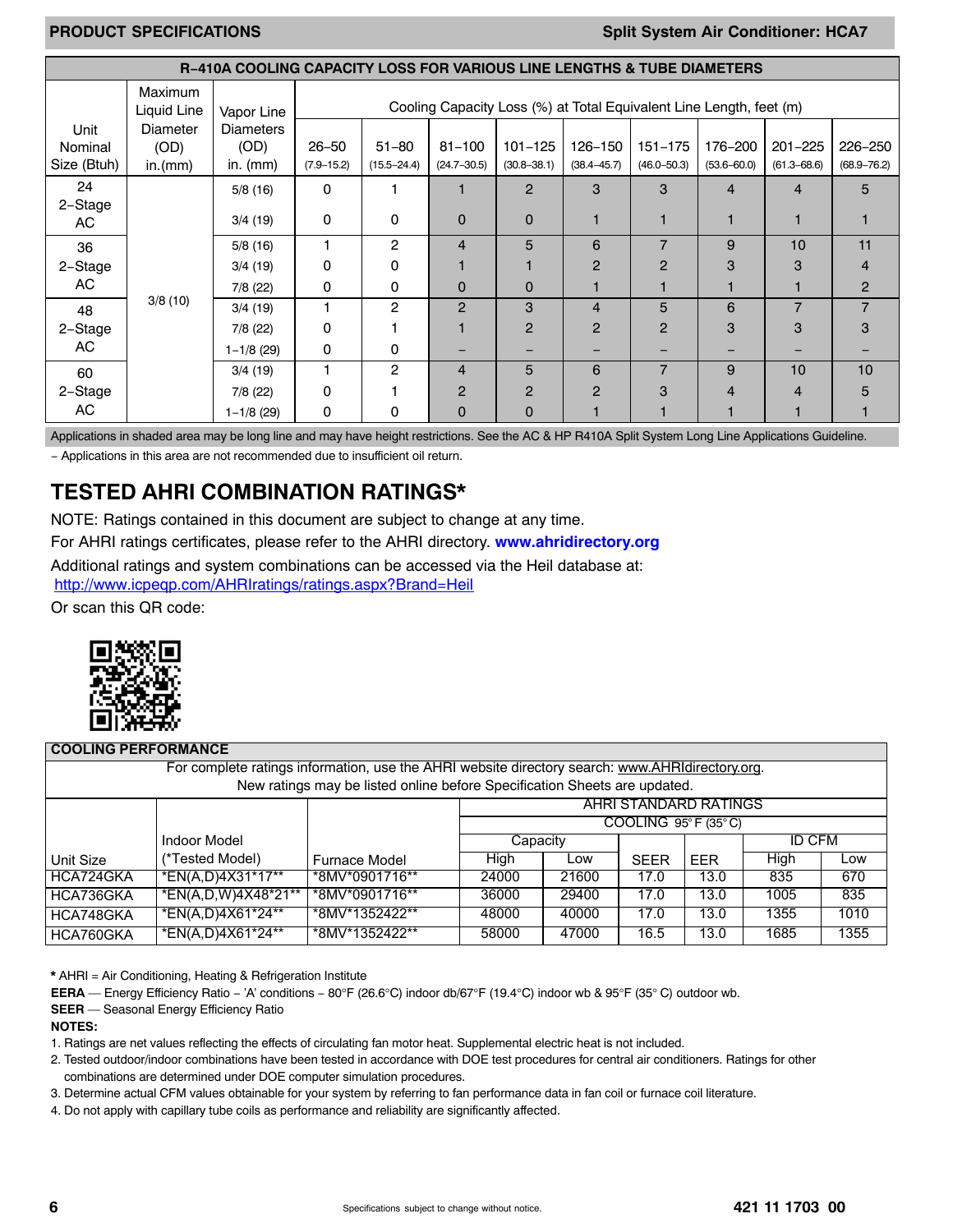|            |                           |             |             |             |             |             |             |             |             |             | SIZE 24 EXPANDED DATA |            |             |             |             |                                                                                |            |             |             |             |             |            |             |             |             |             |
|------------|---------------------------|-------------|-------------|-------------|-------------|-------------|-------------|-------------|-------------|-------------|-----------------------|------------|-------------|-------------|-------------|--------------------------------------------------------------------------------|------------|-------------|-------------|-------------|-------------|------------|-------------|-------------|-------------|-------------|
|            |                           |             |             |             |             |             |             |             |             |             |                       |            |             |             |             | High Stage 24 Size Outdoor With EN(A,D)4X31*17**+*8MV*0901716** Indoor Cooling |            |             |             |             |             |            |             |             |             |             |
|            |                           |             |             |             |             |             |             |             |             |             |                       |            |             |             |             | Outdoor Ambient Temperature - Degrees F, Dry Bulb                              |            |             |             |             |             |            |             |             |             |             |
|            |                           |             |             | 75          |             |             |             |             | 85          |             |                       |            |             | 95          |             |                                                                                |            |             | 105         |             |             |            |             | 115         |             |             |
|            |                           |             |             |             |             |             |             |             |             |             |                       |            |             |             |             | Entering Indoor Temperature - Degrees F, Wet Bulb                              |            |             |             |             |             |            |             |             |             |             |
| <b>CFM</b> |                           | 57          | 62          | 63††        | 67          | 72          | 57          | 62          | 63+1        | 67          | 72                    | 57         | 62          | 63††        | 67          | 72                                                                             | 57         | 62          | $63+1$      | 67          | 72          | 57         | 62          | $63 + 1$    | 67          | 72          |
|            | <b>MBht</b>               | 24.35       | 25.97       | 26.50       | 28.68       | 31.66       | 21.95       | 23.22       | 23.69       | 25.64       | 28.31                 | 19.59      | 20.53       | 20.94       | 22.68       | 25.04                                                                          | 17.29      | 17.94       | 18.29       | 19.82       | 21.89       | 15.06      | 15.45       | 15.74       | 17.07       | 18.87       |
|            | S/T <sub>1</sub>          | 1.00        | 0.82        | 0.67        | 0.64        | 0.49        | 1.00        | 0.83        | 0.68        | 0.65        | 0.49                  | 1.00       | 0.85        | 0.68        | 0.66        | 0.49                                                                           | 1.00       | 0.86        | 0.69        | 0.67        | 0.49        | 1.00       | 0.88        | 0.70        | 0.68        | 0.50        |
| 600        | <b>AMPS</b>               | 6.90        | 6.95        | 6.96        | 7.02        | 7.09        | 7.32        | 7.35        | 7.37        | 7.41        | 7.48                  | 7.76       | 7.79        | 7.80        | 7.84        | 7.90                                                                           | 8.26       | 8.28        | 8.29        | 8.33        | 8.39        | 8.82       | 8.83        | 8.85        | 8.89        | 8.95        |
|            | <b>HIPR</b>               | 259         | 261         | 262         | 264         | 267         | 301         | 303         | 304         | 306         | 310                   | 347        | 349         | 350         | 353         | 357                                                                            | 398        | 400         | 401         | 404         | 408         | 454        | 455         | 456         | 459         | 464         |
|            | <b>LOPR</b>               | 119         | 126         | 128         | 139         | 152         | 122         | 128         | 130         | 141         | 154                   | 125        | 130         | 132         | 143         | 157                                                                            | 128        | 133         | 135         | 145         | 159         | 132        | 135         | 137         | 148         | 162         |
|            | <b>MBht</b>               | 25.14       | 26.46       | 26.98       | 29.19       | 32.19       | 22.64       | 23.65       | 24.11       | 26.08       | 28.75                 | 20.19      | 20.90       | 21.29       | 23.05       | 25.41                                                                          | 17.81      | 18.25       | 18.57       | 20.12       | 22.20       | 15.50      | 15.71       | 15.98       | 17.32       | 19.12       |
|            | S/T <sub>1</sub>          | 1.00        | 0.85        | 0.68        | 0.66        | 0.49        | 1.00        | 0.86        | 0.69        | 0.66        | 0.49                  | 1.00       | 0.87        | 0.70        | 0.67        | 0.50                                                                           | 1.00       | 0.89        | 0.71        | 0.68        | 0.50        | 1.00       | 0.91        | 0.72        | 0.69        | 0.51        |
| 650        | <b>AMPS</b>               | 6.96        | 7.00        | 7.01        | 7.07        | 7.14        | 7.37        | 7.40        | 7.41        | 7.46        | 7.52                  | 7.81       | 7.83        | 7.84        | 7.89        | 7.94                                                                           | 8.30       | 8.31        | 8.33        | 8.37        | 8.43        | 8.86       | 8.87        | 8.88        | 8.92        | 8.99        |
|            | <b>HIPR</b>               | 260         | 262         | 262         | 265         | 268         | 302         | 304         | 304         | 307         | 310                   | 349        | 350         | 351         | 353         | 357                                                                            | 399        | 400         | 401         | 404         | 409         | 455        | 456         | 457         | 460         | 465         |
|            | <b>LOPR</b>               | 123         | 129         | 131         | 141         | 155         | 125         | 131         | 133         | 143         | 157                   | 129        | 133         | 135         | 145         | 159                                                                            | 132        | 135         | 137         | 148         | 162         | 136        | 138         | 139         | 150         | 164         |
|            | MBht                      | 25.85       | 26.90       | 27.40       | 29.63       | 32.64       | 23.27       | 24.03       | 24.46       | 26.45       | 29.13                 | 20.74      | 21.23       | 21.59       | 23.35       | 25.73                                                                          | 18.28      | 18.53       | 18.83       | 20.38       | 22.46       | 15.90      | 15.97       | 16.18       | 17.52       | 19.33       |
|            | S/Tt                      | 1.00        | 0.87        | 0.70        | 0.67        | 0.50        | 1.00        | 0.88        | 0.70        | 0.68        | 0.50                  | 1.00       | 0.90        | 0.71        | 0.69        | 0.51                                                                           | 1.00       | 0.92        | 0.73        | 0.70        | 0.51        | 1.00       | 0.99        | 0.74        | 0.71        | 0.52        |
| 700        | <b>AMPS</b>               | 7.01<br>261 | 7.04<br>262 | 7.06<br>263 | 7.12<br>265 | 7.19<br>268 | 7.42<br>303 | 7.44<br>304 | 7.45<br>305 | 7.50<br>307 | 7.56<br>311           | 7.85       | 7.87<br>350 | 7.88<br>351 | 7.92<br>354 | 7.98<br>358                                                                    | 8.34       | 8.35<br>401 | 8.37<br>402 | 8.41<br>405 | 8.47<br>409 | 8.90       | 8.91<br>457 | 8.92<br>457 | 8.96<br>461 | 9.02<br>465 |
|            | HI PR<br>LO <sub>PR</sub> | 126         | 131         | 133         | 143         | 157         | 129         | 133         | 135         | 145         | 159                   | 350<br>132 | 135         | 137         | 147         | 161                                                                            | 400<br>136 | 137         | 139         | 150         | 164         | 456<br>139 | 140         | 141         | 152         | 166         |
|            | <b>MBht</b>               | 26.50       | 27.30       | 27.76       | 30.00       | 33.03       | 23.85       | 24.37       | 24.77       | 26.77       | 29.46                 | 21.24      | 21.53       | 21.86       | 23.63       | 26.01                                                                          | 18.71      | 18.80       | 19.04       | 20.59       | 22.68       | 16.26      | 16.29       | 16.35       | 17.70       | 19.51       |
|            | S/Tt                      | 1.00        | 0.89        | 0.71        | 0.68        | 0.51        | 1.00        | 0.90        | 0.72        | 0.69        | 0.51                  | 1.00       | 0.92        | 0.73        | 0.70        | 0.51                                                                           | 1.00       | 0.94        | 0.74        | 0.72        | 0.52        | 1.00       | 1.00        | 0.76        | 0.73        | 0.53        |
| 750        | <b>AMPS</b>               | 7.07        | 7.09        | 7.10        | 7.16        | 7.23        | 7.47        | 7.48        | 7.50        | 7.54        | 7.60                  | 7.90       | 7.91        | 7.92        | 7.96        | 8.02                                                                           | 8.39       | 8.39        | 8.40        | 8.44        | 8.50        | 8.94       | 8.95        | 8.95        | 9.00        | 9.06        |
|            | <b>HIPR</b>               | 262         | 263         | 263         | 266         | 269         | 304         | 305         | 306         | 308         | 312                   | 350        | 351         | 352         | 354         | 358                                                                            | 401        | 402         | 402         | 405         | 410         | 457        | 457         | 458         | 461         | 466         |
|            | <b>LOPR</b>               | 129         | 133         | 135         | 145         | 159         | 132         | 135         | 137         | 147         | 161                   | 135        | 137         | 138         | 149         | 163                                                                            | 139        | 139         | 141         | 151         | 165         | 143        | 143         | 143         | 154         | 168         |
|            | <b>MBht</b>               | 27.10       | 27.65       | 28.08       | 30.34       | 33.37       | 24.38       | 24.69       | 25.05       | 27.05       | 29.75                 | 21.70      | 21.82       | 22.09       | 23.86       | 26.25                                                                          | 19.10      | 19.13       | 19.23       | 20.78       | 22.88       | 16.60      | 16.62       | 16.51       | 17.85       | 19.67       |
|            | S/Tt                      | 1.00        | 0.91        | 0.72        | 0.70        | 0.51        | 1.00        | 0.93        | 0.73        | 0.71        | 0.52                  | 1.00       | 0.94        | 0.75        | 0.72        | 0.52                                                                           | 1.00       | 1.00        | 0.76        | 0.74        | 0.53        | 1.00       | 1.00        | 0.78        | 0.75        | 0.54        |
| 800        | <b>AMPS</b>               | 7.12        | 7.13        | 7.15        | 7.20        | 7.27        | 7.52        | 7.52        | 7.54        | 7.58        | 7.64                  | 7.94       | 7.95        | 7.96        | 8.00        | 8.06                                                                           | 8.43       | 8.43        | 8.44        | 8.48        | 8.54        | 8.98       | 8.99        | 8.99        | 9.03        | 9.09        |
|            | HI PR                     | 262         | 263         | 264         | 266         | 269         | 305         | 305         | 306         | 308         | 312                   | 351        | 351         | 352         | 355         | 359                                                                            | 402        | 402         | 403         | 406         | 410         | 458        | 458         | 458         | 462         | 466         |
|            | <b>LOPR</b>               | 132         | 135         | 136         | 147         | 161         | 135         | 137         | 138         | 149         | 163                   | 138        | 139         | 140         | 151         | 165                                                                            | 142        | 142         | 142         | 153         | 167         | 145        | 146         | 144         | 155         | 169         |
|            | <b>MBht</b>               | 27.50       | 27.89       | 28.29       | 30.54       | 33.58       | 24.72       | 24.90       | 25.22       | 27.22       | 29.93                 | 22.00      | 22.03       | 22.23       | 24.00       | 26.39                                                                          | 19.36      | 19.39       | 19.35       | 20.90       | 23.00       | 16.81      | 16.84       | 16.61       | 17.95       | 19.77       |
|            | S/Tt                      | 1.00        | 0.93        | 0.73        | 0.71        | 0.52        | 1.00        | 0.94        | 0.75        | 0.72        | 0.52                  | 1.00       | 1.00        | 0.76        | 0.73        | 0.53                                                                           | 1.00       | 1.00        | 0.77        | 0.75        | 0.54        | 1.00       | 1.00        | 0.79        | 0.77        | 0.54        |
| 835        | AMPS'                     | 7.15        | 7.16        | 7.18        | 7.23        | 7.30        | 7.55        | 7.55        | 7.56        | 7.61        | 7.67                  | 7.97       | 7.98        | 7.98        | 8.03        | 8.09                                                                           | 8.46       | 8.46        | 8.46        | 8.50        | 8.57        | 9.01       | 9.01        | 9.01        | 9.05        | 9.12        |
|            | <b>HIPR</b>               | 263         | 263         | 264         | 266         | 269         | 305         | 306         | 306         | 309         | 312                   | 352        | 352         | 352         | 355         | 359                                                                            | 403        | 403         | 403         | 406         | 411         | 459        | 459         | 459         | 462         | 467         |
|            | <b>LOPR</b>               | 134         | 136         | 137         | 148         | 162         | 137         | 138         | 139         | 150         | 164                   | 140        | 140         | 141         | 152         | 166                                                                            | 144        | 144         | 143         | 154         | 168         | 147        | 147         | 145         | 156         | 170         |
|            | <b>MBht</b>               | 28.17       | 28.32       | 28.63       | 30.88       | 33.93       | 25.31       | 25.34       | 25.50       | 27.51       | 30.22                 | 22.51      | 22.55       | 22.47       | 24.24       | 26.64                                                                          | 19.79      | 19.82       | 19.55       | 21.10       | 23.20       | 17.18      | 17.20       | 16.77       | 18.11       | 19.92       |
|            | S/T <sub>1</sub>          | 1.00        | 0.95        | 0.75        | 0.73        | 0.53        | 1.00        | 1.00        | 0.77        | 0.74        | 0.53                  | 1.00       | 1.00        | 0.78        | 0.76        | 0.54                                                                           | 1.00       | 1.00        | 0.80        | 0.77        | 0.55        | 1.00       | 1.00        | 0.81        | 0.79        | 0.56        |
| 900        | AMPS'                     | 7.22        | 7.22        | 7.23        | 7.28        | 7.35        | 7.61        | 7.61        | 7.61        | 7.66        | 7.72                  | 8.03       | 8.03        | 8.03        | 8.07        | 8.13                                                                           | 8.51       | 8.51        | 8.51        | 8.55        | 8.61        | 9.06       | 9.06        | 9.05        | 9.10        | 9.16        |
|            | <b>HIPR</b>               | 264         | 264         | 264         | 267         | 270         | 306         | 306         | 307         | 309         | 313                   | 353        | 353         | 353         | 356         | 360                                                                            | 404        | 404         | 403         | 407         | 411         | 460        | 460         | 459         | 462         | 467         |
|            | LO PR                     | 138         | 138         | 139         | 150         | 164         | 140         | 141         | 141         | 152         | 166                   | 144        | 144         | 143         | 154         | 167                                                                            | 147        | 147         | 145         | 156         | 169         | 151        | 151         | 147         | 158         | 171         |

† Total capacities are net (I.D blower heat substracted) system capacities based on 25' line set.

If additional tubing length and/or indoor unit is located above outdoor unit, a slight variation in capacity may occur.

System amps are total of indoor and outdoor amps

‡ S/T are based on 80 F db entering air at the indoor coil. For sensible capacities at other than 80 F db, deduct 835 Btuh per 1000 cfm of indoor

coil air from MBhxS/T for each degree below 80 F, or add 835 Btuh per 1000 cfm of indoor coil air from MBhxS/T for each degree above 80 F

†† At TVA rating indoor condition (75 F db/ 63 F wb), All other indoor air temperatures are at 80 F db

 $\overline{\phantom{0}}$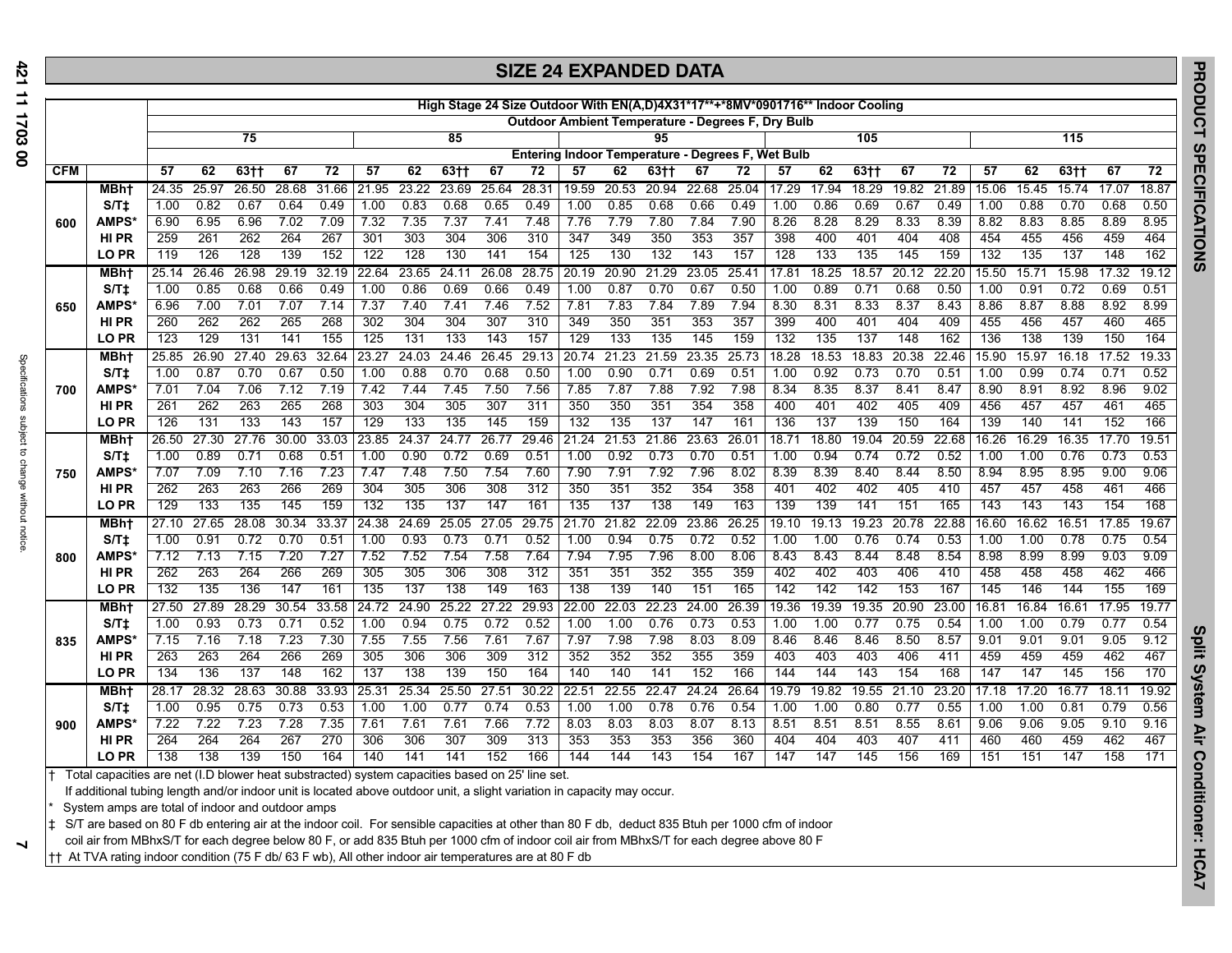# **SIZE 24 EXPANDED DATA**

|     |                                  |             |              |                 |               |              |              |              |              |              |              |              |              |              |               | Low Stage 24 Size Outdoor With EN(A,D)4X31*17**+*8MV*0901716** Indoor Cooling |              |              |              |               |               |              |              |              |               |              |
|-----|----------------------------------|-------------|--------------|-----------------|---------------|--------------|--------------|--------------|--------------|--------------|--------------|--------------|--------------|--------------|---------------|-------------------------------------------------------------------------------|--------------|--------------|--------------|---------------|---------------|--------------|--------------|--------------|---------------|--------------|
|     |                                  |             |              |                 |               |              |              |              |              |              |              |              |              |              |               | <b>Outdoor Ambient Temperature - Degrees F, Dry Bulb</b>                      |              |              |              |               |               |              |              |              |               |              |
|     |                                  |             |              | $\overline{75}$ |               |              |              |              | 85           |              |              |              |              | 95           |               |                                                                               |              |              | 105          |               |               |              |              | 115          |               |              |
|     |                                  |             |              |                 |               |              |              |              |              |              |              |              |              |              |               | Entering Indoor Temperature - Degrees F, Wet Bulb                             |              |              |              |               |               |              |              |              |               |              |
| CFM |                                  | 57          | 62           | $63+$           | 67            | 72           | 57           | 62           | $63+$        | 67           | 72           | 57           | 62           | 63++         | 67            | 72                                                                            | 57           | 62           | $63+$        | 67            | 72            | 57           | 62           | $63+1$       | 67            | 72           |
|     | MBht                             | 17.62       | 18.73        | 19.10           | 20.70         | 22.95        | 16.16        | 17.00        | 17.34        | 18.79        | 20.84        | 14.68        | 15.27        | 15.56        | 16.89         | 18.74                                                                         | 13.20        | 13.57        | 13.83        | 15.02         | 16.71         | 11.79        | 11.95        | 12.16        | 13.24         | 14.76        |
|     | S/Tt                             | 1.00        | 0.84<br>4.53 | 0.68<br>4.52    | 0.65          | 0.49<br>4.35 | 1.00         | 0.83         | 0.67<br>5.39 | 0.64<br>5.31 | 0.48<br>5.21 | 1.00         | 0.82<br>6.42 | 0.66<br>6.41 | 0.63<br>6.33  | 0.47                                                                          | 1.00         | 0.81         | 0.65<br>7.60 | 0.62<br>7.54  | 0.46          | 1.00         | 0.80<br>8.99 | 0.63<br>8.99 | 0.61<br>8.94  | 0.44<br>8.88 |
|     | <b>AMPS'</b><br><b>HIPR</b>      | 4.57<br>248 | 249          | 249             | 4.45<br>251   | 254          | 5.44<br>288  | 5.40<br>289  | 290          | 292          | 295          | 6.45<br>333  | 334          | 334          | 337           | 6.24<br>340                                                                   | 7.63<br>383  | 7.61<br>383  | 383          | 386           | 7.46<br>389   | 9.00<br>436  | 437          | 437          | 440           | 443          |
|     | <b>LOPR</b>                      | 122         | 129          | 131             | 141           | 155          | 125          | 131          | 133          | 143          | 157          | 129          | 133          | 135          | 146           | 160                                                                           | 133          | 136          | 138          | 148           | 162           | 137          | 139          | 140          | 151           | 165          |
| 500 | <b>MBht</b>                      | 18.38       | 19.20        | 19.56           | 21.19         | 23.47        | 16.84        | 17.41        | 17.73        | 19.21        | 21.29        | 15.28        | 15.63        | 15.90        | 17.25         | 19.13                                                                         | 13.74        | 13.90        | 14.11        | 15.33         | 17.03         | 12.25        | 12.28        | 12.40        | 13.49         | 15.02        |
|     | S/Tt                             | 1.00        | 0.87         | 0.70            | 0.67          | 0.50         | 1.00         | 0.86         | 0.69         | 0.67         | 0.49         | 1.00         | 0.86         | 0.68         | 0.66          | 0.48                                                                          | 1.00         | 0.85         | 0.67         | 0.65          | 0.47          | 1.00         | 1.00         | 0.66         | 0.63          | 0.46         |
|     | <b>AMPS'</b>                     | 4.56        | 4.53         | 4.52            | 4.45          | 4.35         | 5.43         | 5.40         | 5.39         | 5.31         | 5.21         | 6.44         | 6.42         | 6.41         | 6.34          | 6.24                                                                          | 7.62         | 7.62         | 7.61         | 7.55          | 7.47          | 9.00         | 9.00         | 9.01         | 8.96          | 8.90         |
|     | HI PR                            | 249         | 250          | 250             | 252           | 254          | 289          | 290          | 291          | 292          | 295          | 334          | 335          | 335          | 337           | 340                                                                           | 383          | 384          | 384          | 386           | 390           | 437          | 438          | 438          | 441           | 444          |
|     | LO PR                            | 127         | 132          | 134             | 144           | 158          | 130          | 134          | 136          | 146          | 160          | 134          | 136          | 138          | 149           | 163                                                                           | 138          | 139          | 140          | 151           | 165           | 142          | 142          | 143          | 154           | 168          |
| 550 | <b>MBht</b>                      | 19.06       | 19.60        | 19.94           | 21.60         | 23.90        | 17.44        | 17.77        | 18.06        | 19.57        | 21.66        | 15.81        | 15.96        | 16.18        | 17.55         | 19.44                                                                         | 14.21        | 14.23        | 14.34        | 15.58         | 17.29         | 12.66        | 12.68        | 12.59        | 13.70         | 15.24        |
|     | S/T <sub>1</sub>                 | 1.00        | 0.90         | 0.72            | 0.69          | 0.51         | 1.00         | 0.90         | 0.71         | 0.69         | 0.50         | 1.00         | 0.89         | 0.70         | 0.68          | 0.49                                                                          | 1.00         | 1.00         | 0.69         | 0.67          | 0.48          | 1.00         | 1.00         | 0.68         | 0.66          | 0.47         |
|     | <b>AMPS*</b>                     | 4.56        | 4.54         | 4.53            | 4.45          | 4.35         | 5.42         | 5.41         | 5.40         | 5.32         | 5.22         | 6.44         | 6.43         | 6.42         | 6.35          | 6.25                                                                          | 7.62         | 7.62         | 7.63         | 7.56          | 7.48          | 9.01         | 9.01         | 9.03         | 8.98          | 8.91         |
|     | <b>HIPR</b>                      | 249         | 250          | 250             | 252           | 255          | 290          | 291          | 291          | 293          | 296          | 335          | 335          | 336          | 338           | 341                                                                           | 384          | 384          | 385          | 387           | 390           | 438          | 439          | 439          | 441           | 445          |
|     | LO PR                            | 131         | 135          | 136             | 147           | 161          | 134          | 137          | 138          | 149          | 163          | 138          | 139          | 140          | 151           | 166                                                                           | 142          | 142          | 143          | 154           | 168           | 146          | 146          | 145          | 156           | 170          |
| 600 | <b>MBht</b>                      | 19.66       | 19.96        | 20.26           | 21.94         | 24.26        | 17.98        | 18.11        | 18.33        | 19.86        | 21.96        | 16.28        | 16.31        | 16.41        | 17.80         | 19.70                                                                         | 14.62        | 14.65        | 14.54        | 15.79         | 17.50         | 13.02        | 13.04        | 12.76        | 13.88         | 15.41        |
|     | S/T <sub>1</sub>                 | 1.00        | 0.93         | 0.74            | 0.71          | 0.52         | 1.00         | 0.93         | 0.73         | 0.71         | 0.51         | 1.00         | 1.00         | 0.73         | 0.70          | 0.50                                                                          | 1.00         | 1.00         | 0.72         | 0.69          | 0.49          | 1.00         | 1.00         | 0.71         | 0.68          | 0.48         |
|     | <b>AMPS'</b>                     | 4.56        | 4.54         | 4.54            | 4.46          | 4.36         | 5.42         | 5.41         | 5.41         | 5.33         | 5.23         | 6.43         | 6.43         | 6.44         | 6.36          | 6.26                                                                          | 7.63         | 7.63         | 7.64         | 7.57          | 7.50          | 9.03         | 9.03         | 9.05         | 8.99          | 8.94         |
|     | <b>HIPR</b>                      | 250         | 250          | 251             | 253           | 255          | 291          | 291          | 291          | 293          | 296          | 336          | 336          | 336          | 338           | 341                                                                           | 385          | 385          | 385          | 387           | 391           | 439          | 440          | 439          | 442           | 445          |
|     | LO PR                            | 135         | 137          | 139             | 149           | 164          | 138          | 139          | 140          | 151          | 166          | 142          | 142          | 142          | 153           | 168                                                                           | 146          | 146          | 145          | 156           | 170           | 150          | 150          | 147          | 158           | 172          |
| 650 | <b>MBht</b>                      | 20.20       | 20.31        | 20.54           | 22.24         | 24.57        | 18.46        | 18.49        | 18.58        | 20.11        | 22.22        | 16.71        | 16.74        | 16.62        | 18.01         | 19.91                                                                         | 15.00        | 15.02        | 14.72        | 15.97         | 17.68         | 13.35        | 13.37        | 12.90        | 14.03         | 15.56        |
|     | S/Tt                             | 1.00        | 0.96         | 0.76            | 0.74          | 0.53         | 1.00         | 1.00         | 0.76         | 0.73         | 0.53         | 1.00         | 1.00         | 0.75         | 0.72          | 0.52                                                                          | 1.00         | 1.00         | 0.74         | 0.72          | 0.51          | 1.00         | 1.00         | 0.73         | 0.71          | 0.50         |
|     | <b>AMPS'</b>                     | 4.55        | 4.55         | 4.55            | 4.47          | 4.37         | 5.42         | 5.42         | 5.42         | 5.34         | 5.24         | 6.44         | 6.44         | 6.45         | 6.37          | 6.28                                                                          | 7.64         | 7.63         | 7.66         | 7.59          | 7.51          | 9.04         | 9.04         | 9.07         | 9.02          | 8.96         |
|     | <b>HIPR</b>                      | 251         | 251          | 251             | 253           | 255          | 291          | 292          | 292          | 294          | 297          | 337          | 337          | 336          | 339           | 342                                                                           | 386          | 386          | 385          | 388           | 391           | 440          | 440          | 439          | 442           | 446          |
|     | <b>LO PR</b>                     | 139         | 140          | 140             | 151           | 166          | 142          | 142          | 142          | 153          | 168          | 146          | 146          | 144          | 155           | 170                                                                           | 149          | 150          | 146          | 158           | 172           | 153          | 154          | 149          | 160           | 174          |
| 670 | <b>MBht</b>                      | 20.41       | 20.46        | 20.64           | 22.34         | 24.67        | 18.64        | 18.67        | 18.66        | 20.20        | 22.31        | 16.87        | 16.90        | 16.69        | 18.09         | 19.99                                                                         | 15.14        | 15.16        | 14.78        | 16.04         | 17.75         | 13.47        | 13.49        | 12.96        | 14.09         | 15.61        |
|     | S/T <sub>1</sub>                 | 1.00        | 1.00         | 0.77            | 0.74          | 0.54         | 1.00         | 1.00         | 0.76         | 0.74         | 0.53         | 1.00         | 1.00         | 0.76         | 0.73          | 0.52                                                                          | 1.00         | 1.00         | 0.75         | 0.73          | 0.51          | 1.00         | 1.00         | 0.74         | 0.72          | 0.50         |
|     | <b>AMPS*</b>                     | 4.55        | 4.55         | 4.55            | 4.47          | 4.37         | 5.42         | 5.42         | 5.42         | 5.34         | 5.24         | 6.44         | 6.44         | 6.46         | 6.38          | 6.28                                                                          | 7.64         | 7.64         | 7.67         | 7.60          | 7.52          | 9.04         | 9.05         | 9.08         | 9.02          | 8.97         |
|     | <b>HIPR</b>                      | 251         | 251          | 251             | 253           | 256          | 292          | 292          | 292          | 294          | 297          | 337          | 337          | 337          | 339           | 342                                                                           | 386          | 386          | 386          | 388           | 392           | 441          | 441          | 440          | 442           | 446          |
|     | <b>LO PR</b>                     | 140         | 141          | 141             | 152           | 166          | 143          | 144          | 143          | 154          | 168          | 147          | 147          | 145          | 156           | 170                                                                           | 151          | 151          | 147          | 158           | 172           | 155          | 155          | 149          | 160           | 175          |
| 700 | MBht                             | 20.70       | 20.73        | 20.79<br>0.78   | 22.49<br>0.76 | 24.82        | 18.90        | 18.93        | 18.79        | 20.33        | 22.44        | 17.10        | 17.13        | 16.80        | 18.20<br>0.75 | 20.10<br>0.53                                                                 | 15.34        | 15.36        | 14.87        | 16.13<br>0.74 | 17.84<br>0.52 | 13.64        | 13.66        | 13.04        | 14.16<br>0.73 | 15.69        |
|     | S/T <sub>1</sub><br><b>AMPS*</b> | 1.00        | 1.00<br>4.55 | 4.56            | 4.48          | 0.55<br>4.38 | 1.00<br>5.42 | 1.00<br>5.42 | 0.78<br>5.43 | 0.75<br>5.35 | 0.54<br>5.25 | 1.00<br>6.44 | 1.00<br>6.44 | 0.77<br>6.46 | 6.39          | 6.29                                                                          | 1.00<br>7.64 | 1.00<br>7.64 | 0.76<br>7.68 | 7.61          | 7.53          | 1.00<br>9.05 | 1.00<br>9.05 | 0.75<br>9.09 | 9.04          | 0.51<br>8.98 |
|     | HI PR                            | 4.56<br>251 | 251          | 251             | 253           | 256          | 292          | 292          | 292          | 294          | 297          | 337          | 337          | 337          | 339           | 342                                                                           | 386          | 387          | 386          | 388           | 392           | 441          | 441          | 440          | 442           | 446          |
|     | LO PR                            | 142         | 142          | 142             | 153           | 167          | 145          | 146          | 144          | 155          | 169          | 149          | 149          | 146          | 157           | 171                                                                           | 153          | 153          | 148          | 159           | 173           | 157          | 157          | 150          | 161           | 175          |
|     |                                  |             |              |                 |               |              |              |              |              |              |              |              |              |              |               |                                                                               |              |              |              |               |               |              |              |              |               |              |

† Total capacities are net (I.D blower heat substracted) system capacities based on 25' line set.

If additional tubing length and/or indoor unit is located above outdoor unit, a slight variation in capacity may occur.

System amps are total of indoor and outdoor amps

 $\vert$   $\downarrow$  S/T are based on 80 F db entering air at the indoor coil. For sensible capacities at other than 80 F db, deduct 835 Btuh per 1000 cfm of indoor

coil air from MBhxS/T for each degree below 80 F, or add 835 Btuh per 1000 cfm of indoor coil air from MBhxS/T for each degree above 80 F

†† At TVA rating indoor condition (75 F db/ 63 F wb), All other indoor air temperatures are at 80 F db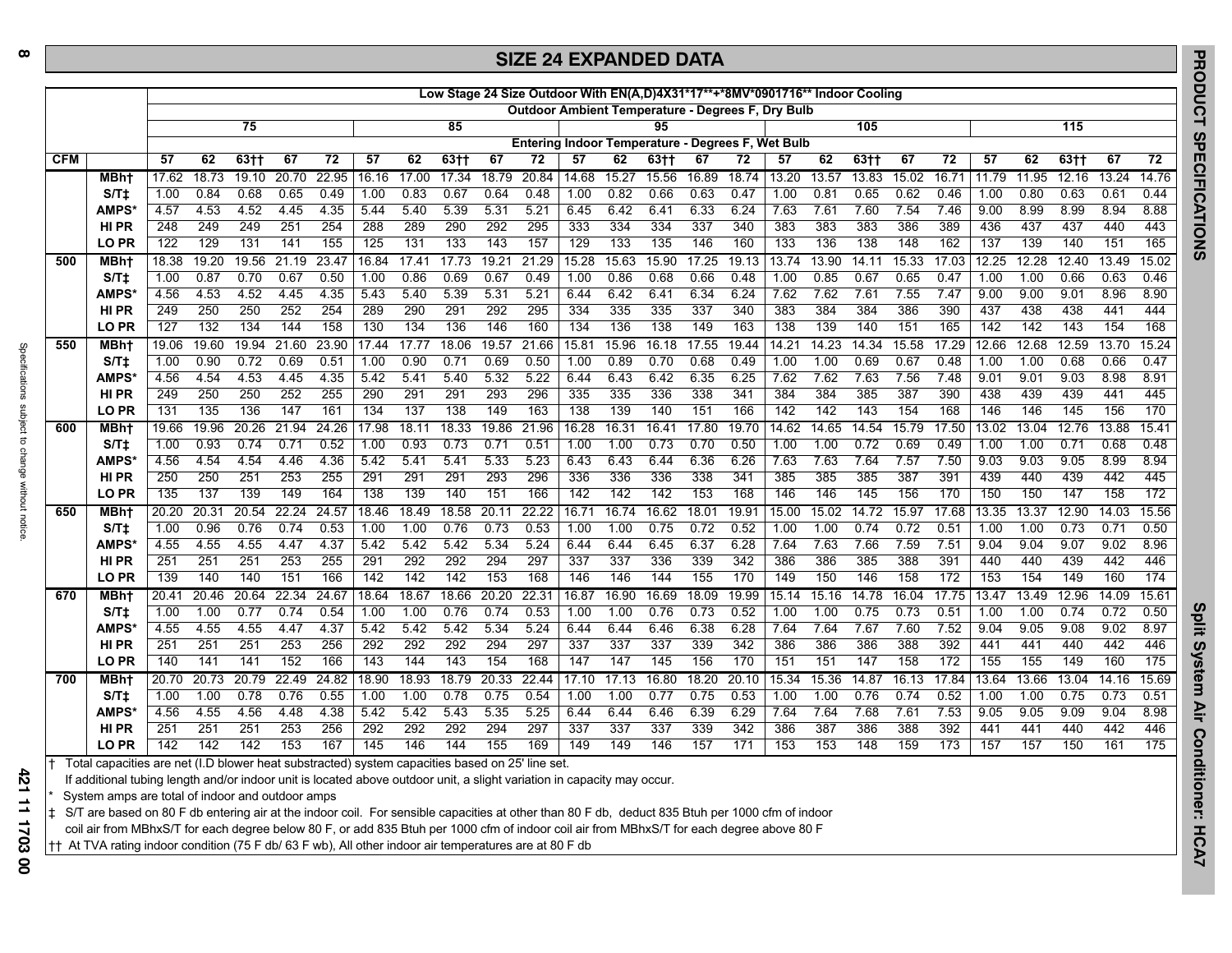|            |                                                                                                 |               |               |               |               |               |               |               |               |                  | <b>SIZE 36 EXPANDED DATA</b> |               |               |               |               |                                                                                                                                        |                    |               |               |               |               |               |               |                    |               |                 |
|------------|-------------------------------------------------------------------------------------------------|---------------|---------------|---------------|---------------|---------------|---------------|---------------|---------------|------------------|------------------------------|---------------|---------------|---------------|---------------|----------------------------------------------------------------------------------------------------------------------------------------|--------------------|---------------|---------------|---------------|---------------|---------------|---------------|--------------------|---------------|-----------------|
|            |                                                                                                 |               |               |               |               |               |               |               |               |                  |                              |               |               |               |               |                                                                                                                                        |                    |               |               |               |               |               |               |                    |               |                 |
|            |                                                                                                 |               |               |               |               |               |               |               |               |                  |                              |               |               |               |               | High Stage 36 Outdoor With EN(A,D,W)4X48*21**+8MV*0901716** Indoor Cooling<br><b>Outdoor Ambient Temperature - Degrees F, Dry Bulb</b> |                    |               |               |               |               |               |               |                    |               |                 |
|            |                                                                                                 |               |               | 75            |               |               |               |               | 85            |                  |                              |               |               | 95            |               |                                                                                                                                        |                    |               | 105           |               |               |               |               | 115                |               |                 |
|            |                                                                                                 |               |               |               |               |               |               |               |               |                  |                              |               |               |               |               | Entering Indoor Temperature - Degrees F, Wet Bulb                                                                                      |                    |               |               |               |               |               |               |                    |               |                 |
| <b>CFM</b> |                                                                                                 | 57            | 62            | $63 + 1$      | 67            | 72            | 57            | 62            | $63+$         | 67               | 72                           | 57            | 62            | $63+$         | 67            | 72                                                                                                                                     | 57                 | 62            | $63+$         | 67            | 72            | 57            | 62            | $63 + 1$           | 67            | $\overline{72}$ |
|            | <b>MBht</b>                                                                                     | 35.84         | 38.02         | 38.77         | 41.84         | 46.07         | 33.31         | 35.06         | 35.74         | 38.59            | 42.48                        | 30.78         | 32.11         | 32.71         | 35.31         | 38.88                                                                                                                                  | 28.23              | 29.14         | 29.66         | 32.02         | 35.25         | 25.63         | 26.15         | $\overline{26.58}$ | 28.69         | 31.59           |
|            | S/Tt                                                                                            | 1.00          | 0.83          | 0.67          | 0.65          | 0.49          | 1.00          | 0.85          | 0.69          | 0.66             | 0.49                         | 1.00          | 0.87          | 0.70          | 0.67          | 0.50                                                                                                                                   | 1.00               | 0.90          | 0.72          | 0.69          | 0.51          | 1.00          | 0.93          | 0.74               | 0.71          | 0.52            |
| 900        | <b>AMPS*</b>                                                                                    | 9.90          | 9.98          | 10.01         | 10.14         | 10.32         | 10.76         | 10.83         | 10.86         | 10.96            | 11.11                        | 11.76         | 11.81         | 11.84         | 11.93         | 12.06                                                                                                                                  | 12.89              | 12.93         | 12.95         | 13.04         | 13.16         | 14.17         | 14.18         | 14.20              | 14.28         | 14.40           |
|            | HI PR                                                                                           | 269           | 271           | 272           | 276           | 280           | 311           | 314           | 315           | 318              | 323                          | 357           | 360           | 361           | 365           | 370                                                                                                                                    | 408                | 410           | 411           | 416           | 421           | 464           | 465           | 466                | 470           | 476             |
|            | LO PR                                                                                           | 118           | 125           | 127           | 137           | 150           | 121           | 127           | 129           | 139              | 153                          | 124           | 129           | 131           | 141           | 155                                                                                                                                    | 128                | 132           | 134           | 144           | 158           | 132           | 135           | 136                | 147           | 161             |
|            | <b>MBht</b>                                                                                     | 36.91         | 38.68         | 39.40         | 42.51         | 46.76         | 34.29         | 35.66         | 36.30         | 39.17            | 43.10                        | 31.67         | 32.63         | 33.20         | 35.82         | 39.41                                                                                                                                  | 29.01              | 29.60         | 30.07         | 32.44         | 35.69         | 26.31         | 26.56         | 26.93              | 29.04         | 31.95           |
|            | S/T <sub>1</sub>                                                                                | 1.00          | 0.85          | 0.69          | 0.66          | 0.49          | 1.00          | 0.87          | 0.70          | 0.67             | 0.50                         | 1.00          | 0.89          | 0.71          | 0.69          | 0.51                                                                                                                                   | 1.00               | 0.92          | 0.73          | 0.71          | 0.52          | 1.00          | 0.96          | 0.76               | 0.73          | 0.53            |
| 975        | <b>AMPS*</b>                                                                                    | 10.00         | 10.07         | 10.10         | 10.23         | 10.41         | 10.86         | 10.92         | 10.94         | 11.05            | 11.20                        | 11.86         | 11.89         | 11.91         | 12.01         | 12.14                                                                                                                                  | 12.98              | 13.01         | 13.02         | 13.11         | 13.24         | 14.24         | 14.26         | 14.27              | 14.36         | 14.47           |
|            | HI PR                                                                                           | 270           | 272           | 273           | 276           | 281           | 313           | 315           | 315           | 319              | 324                          | 359           | 361           | 362           | 366           | 371                                                                                                                                    | 410                | 411           | 412           | 416           | 422           | 466           | 466           | 467                | 471           | 477             |
|            | <b>LO PR</b>                                                                                    | 122           | 127           | 129           | 139           | 153           | 125           | 129           | 131           | 141              | 155                          | 128           | 132           | 133           | 144           | 157                                                                                                                                    | 132                | 134           | 136           | 146           | 160           | 136           | 137           | 138                | 149           | 163             |
|            | <b>MBht</b>                                                                                     | 37.31         | 38.93         | 39.63         | 42.75         | 47.01         | 34.65         | 35.87         | 36.51         | 39.37            | 43.32                        | 31.99         | 32.83         | 33.38         | 36.00         | 39.60                                                                                                                                  | 29.30              | 29.77         | 30.22         | 32.59         | 35.85         | 26.56         | 26.72         | 27.05              | 29.17         | 32.08           |
|            | S/Tt                                                                                            | 1.00          | 0.86          | 0.69          | 0.67          | 0.50          | 1.00          | 0.88          | 0.71          | 0.68             | 0.50                         | 1.00          | 0.90          | 0.72          | 0.70          | 0.51                                                                                                                                   | 1.00               | 0.93          | 0.74          | 0.71          | 0.52          | 1.00          | 0.97          | 0.76               | 0.74          | 0.54            |
| 1005       | <b>AMPS*</b>                                                                                    | 10.04         | 10.11         | 10.14         | 10.27         | 10.45         | 10.90         | 10.95         | 10.97         | 11.08            | 11.23                        | 11.89         | 11.92         | 11.94         | 12.04         | 12.17                                                                                                                                  | 13.02              | 13.04         | 13.05         | 13.14         | 13.27         | 14.28         | 14.29         | 14.30              | 14.38         | 14.50           |
|            | HI PR                                                                                           | 271           | 273           | 273           | 277           | 281           | 313           | 315           | 316           | 319              | 324                          | 360           | 361           | 362           | 366           | 371                                                                                                                                    | 411                | 412           | 412           | 417           | 422           | 466           | 467           | 467                | 472           | 477             |
|            | <b>LO PR</b>                                                                                    | 123           | 128           | 130           | 140           | 154           | 126           | 130           | 132           | $\overline{142}$ | 156                          | 129           | 132           | 134           | 144           | 158                                                                                                                                    | 133                | 135           | 136           | 147           | 161           | 137           | 138           | 139                | 150           | 164             |
|            | <b>MBht</b>                                                                                     | 39.58         | 40.28         | 40.84         | 44.00         | 48.33         | 36.72         | 37.11         | 37.56         | 40.46            | 44.46                        | 33.84         | 33.98         | 34.29         | 36.93         | 40.57                                                                                                                                  | $30.\overline{92}$ | 30.97         | 31.00         | 33.39         | 36.66         | 27.97         | 28.01         | 27.69              | 29.82         | 32.73           |
|            | S/Tt                                                                                            | 1.00          | 0.92          | 0.73          | 0.70          | 0.52          | 1.00          | 0.94          | 0.74          | 0.72             | 0.52                         | 1.00          | 0.96          | 0.76          | 0.74          | 0.53                                                                                                                                   | 1.00               | 1.00          | 0.79          | 0.76          | 0.55          | 1.00          | 1.00          | 0.82               | 0.79          | 0.56            |
| 1200       | <b>AMPS*</b>                                                                                    | 10.30         | 10.33         | 10.35         | 10.48         | 10.67         | 11.14         | 11.15         | 11.17         | 11.28            | 11.44                        | 12.12         | 12.12         | 12.13         | 12.23         | 12.37                                                                                                                                  | 13.23              | 13.24         | 13.23         | 13.33         | 13.45         | 14.49         | 14.49         | 14.47              | 14.56         | 14.68           |
|            | <b>HIPR</b>                                                                                     | 273           | 274           | 275           | 278           | 283           | 316           | 317           | 317           | 321              | 326                          | 363           | 363           | 364           | 368           | 373                                                                                                                                    | 414                | 414           | 414           | 418           | 424           | 469           | 470           | 469                | 473           | 479             |
|            | <b>LO PR</b>                                                                                    | 131           | 133           | 135           | 145           | 159           | 134           | 135           | 136           | 147              | 161                          | 137           | 138           | 138           | 149           | 163                                                                                                                                    | 141                | 141           | 140           | 151           | 165           | 145           | 145           | 143                | 154           | 168             |
|            | <b>MBht</b>                                                                                     | 41.01         | 41.19<br>0.96 | 41.54<br>0.76 | 44.70<br>0.73 | 49.07         | 38.01         | 38.05<br>1.00 | 38.18<br>0.78 | 41.09            | 45.10<br>0.54                | 34.98         | 35.03<br>1.00 | 34.82<br>0.80 | 37.47         | 41.11                                                                                                                                  | 31.93              | 31.97         | 31.44<br>0.82 | 33.83         | 37.11         | 28.84<br>1.00 | 28.88         | 28.06<br>0.85      | 30.19<br>0.83 | 33.08<br>0.59   |
|            | S/Tt<br><b>AMPS*</b>                                                                            | 1.00<br>10.49 | 10.49         | 10.50         | 10.64         | 0.53<br>10.83 | 1.00<br>11.31 | 11.31         | 11.31         | 0.75<br>11.43    | 11.59                        | 1.00<br>12.28 | 12.28         | 12.27         | 0.77<br>12.37 | 0.55<br>12.51                                                                                                                          | 1.00<br>13.39      | 1.00<br>13.39 | 13.37         | 0.80<br>13.46 | 0.57<br>13.59 | 14.64         | 1.00<br>14.64 | 14.60              | 14.69         | 14.81           |
| 1350       | HI PR                                                                                           | 275           | 275           | 276           | 279           | 284           | 318           | 318           | 318           | 322              | 327                          | 365           | 365           | 365           | 369           | 374                                                                                                                                    | 416                | 416           | 415           | 419           | 425           | 472           | 472           | 470                | 474           | 480             |
|            | LO PR                                                                                           | 136           | 137           | 137           | 148           | 161           | 139           | 139           | 139           | 149              | 163                          | 142           | 142           | 141           | 151           | 165                                                                                                                                    | 146                | 146           | 143           | 154           | 168           | 150           | 150           | 145                | 156           | 170             |
|            | Total capacities are net (I.D blower heat substracted) system capacities based on 25' line set. |               |               |               |               |               |               |               |               |                  |                              |               |               |               |               |                                                                                                                                        |                    |               |               |               |               |               |               |                    |               |                 |

If additional tubing length and/or indoor unit is located above outdoor unit, a slight variation in capacity may occur.

System amps are total of indoor and outdoor amps

 $\sharp$  S/T are based on 80 F db entering air at the indoor coil. For sensible capacities at other than 80 F db, deduct 835 Btuh per 1000 cfm of indoor

coil air from MBhxS/T for each degree below 80 F, or add 835 Btuh per 1000 cfm of indoor coil air from MBhxS/T for each degree above 80 F

†† At TVA rating indoor condition (75 F db/ 63 F wb), All other indoor air temperatures are at 80 F db

**PRODUCT SPECIFICATIONS**

PRODUCT SPECIFICATIONS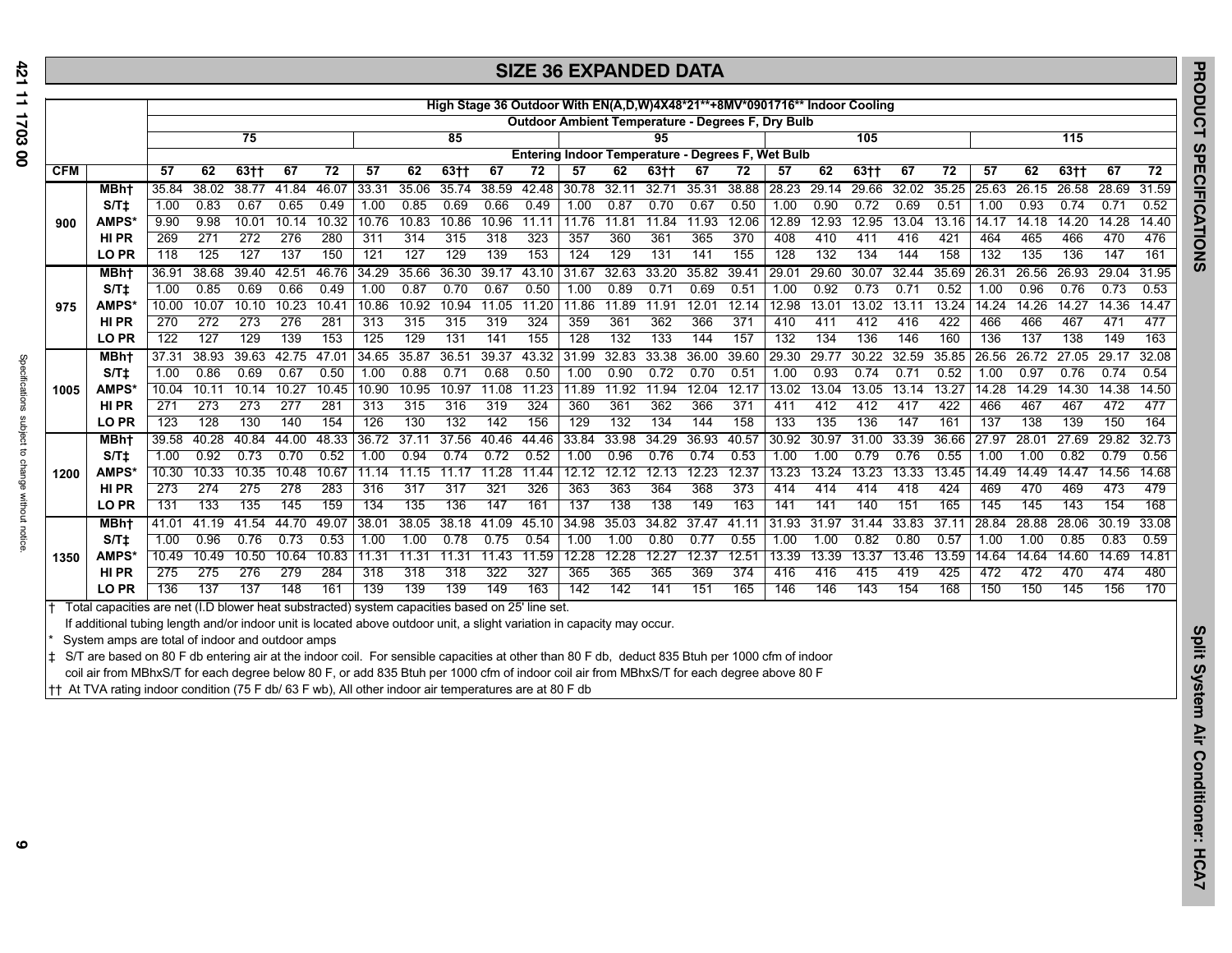# **SIZE 36 EXPANDED DATA**

| <b>Outdoor Ambient Temperature - Degrees F, Dry Bulb</b><br>75<br>85<br>105<br>115<br>95<br><b>Entering Indoor Temperature - Degrees F, Wet Bulb</b><br><b>CFM</b><br>62<br>62<br>$63+$<br>$63+$<br>67<br>57<br>$63 + 1$<br>67<br>72<br>57<br>67<br>72<br>$63+$<br>62<br>72<br>57<br>62<br>$63 + 1$<br>62<br>67<br>57<br>57<br>27.22<br>33.42<br>$28.\overline{03}$<br>22.93<br>25.90<br>23.75<br>26.16<br>27.75<br>30.15<br>24.56<br>25.33<br>25.81<br>31.06<br>23.44<br>28.71<br>21.26<br>21.51<br>21.86<br>26.32<br>19.53<br>19.57<br>19.80<br><b>MBht</b><br>23.86<br>S/T <sub>1</sub><br>0.88<br>0.50<br>0.69<br>0.66<br>0.49<br>0.84<br>0.67<br>0.65<br>0.63<br>0.46<br>1.00<br>0.70<br>0.67<br>1.00<br>0.86<br>1.00<br>0.47<br>1.00<br>0.83<br>0.65<br>1.00<br>0.64<br>1.00<br>7.39<br>8.76<br>8.69<br><b>AMPS</b><br>6.58<br>6.55<br>6.53<br>6.45<br>6.35<br>7.59<br>7.57<br>7.56<br>7.49<br>8.78<br>8.77<br>8.60<br>10.18<br>10.16<br>10.09<br>10.00<br>11.80<br>11.80<br>11.80<br>10.17<br>720<br>255<br>262<br>297<br>300<br>349<br>HI PR<br>254<br>256<br>259<br>295<br>296<br>303<br>341<br>342<br>345<br>390<br>390<br>391<br>394<br>398<br>444<br>444<br>444<br>340<br>132<br>144<br>158<br>134<br>136<br>146<br>160<br>136<br>138<br>148<br>162<br>151<br>127<br>134<br>130<br>133<br>137<br>138<br>140<br>165<br>141<br>141<br>142<br><b>LO PR</b><br>26.21<br>26.27<br>27.71<br>30.62<br>33.92<br>25.30<br>25.78<br>28.44<br>31.51<br>23.60<br>23.85<br>24.21<br>29.09<br>21.87<br>21.92<br>22.17<br>24.06<br>26.65<br>20.07<br>20.07<br><b>MBht</b><br>26.97<br>28.20<br>20.11<br>0.90<br>0.72<br>0.69<br>0.89<br>0.70<br>0.68<br>0.50<br>0.87<br>0.69<br>0.66<br>0.66<br>S/T <sub>1</sub><br>1.00<br>0.51<br>1.00<br>1.00<br>0.48<br>1.00<br>1.00<br>0.67<br>0.65<br>0.47<br>1.00<br>1.00<br><b>AMPS</b><br>6.59<br>6.56<br>6.36<br>7.60<br>7.59<br>7.58<br>7.51<br>7.41<br>8.79<br>8.78<br>8.71<br>8.62<br>10.11<br>11.81<br>11.82<br>6.55<br>6.47<br>8.79<br>10.19<br>10.19<br>10.18<br>10.03<br>11.81<br>780<br>304<br>HI PR<br>256<br>256<br>259<br>262<br>297<br>297<br>300<br>341<br>342<br>342<br>345<br>349<br>391<br>391<br>395<br>399<br>445<br>445<br>445<br>255<br>296<br>391 | $\overline{72}$<br>67<br>21.53<br>23.88<br>0.61<br>0.44<br>11.62<br>11.72<br>448<br>452<br>153<br>167<br>24.16<br>21.79<br>0.63<br>0.45<br>11.74<br>11.65 |
|---------------------------------------------------------------------------------------------------------------------------------------------------------------------------------------------------------------------------------------------------------------------------------------------------------------------------------------------------------------------------------------------------------------------------------------------------------------------------------------------------------------------------------------------------------------------------------------------------------------------------------------------------------------------------------------------------------------------------------------------------------------------------------------------------------------------------------------------------------------------------------------------------------------------------------------------------------------------------------------------------------------------------------------------------------------------------------------------------------------------------------------------------------------------------------------------------------------------------------------------------------------------------------------------------------------------------------------------------------------------------------------------------------------------------------------------------------------------------------------------------------------------------------------------------------------------------------------------------------------------------------------------------------------------------------------------------------------------------------------------------------------------------------------------------------------------------------------------------------------------------------------------------------------------------------------------------------------------------------------------------------------------------------------------------------------------------------------------------------------------------------------------------------------------------------------------------------------|-----------------------------------------------------------------------------------------------------------------------------------------------------------|
|                                                                                                                                                                                                                                                                                                                                                                                                                                                                                                                                                                                                                                                                                                                                                                                                                                                                                                                                                                                                                                                                                                                                                                                                                                                                                                                                                                                                                                                                                                                                                                                                                                                                                                                                                                                                                                                                                                                                                                                                                                                                                                                                                                                                               |                                                                                                                                                           |
|                                                                                                                                                                                                                                                                                                                                                                                                                                                                                                                                                                                                                                                                                                                                                                                                                                                                                                                                                                                                                                                                                                                                                                                                                                                                                                                                                                                                                                                                                                                                                                                                                                                                                                                                                                                                                                                                                                                                                                                                                                                                                                                                                                                                               |                                                                                                                                                           |
|                                                                                                                                                                                                                                                                                                                                                                                                                                                                                                                                                                                                                                                                                                                                                                                                                                                                                                                                                                                                                                                                                                                                                                                                                                                                                                                                                                                                                                                                                                                                                                                                                                                                                                                                                                                                                                                                                                                                                                                                                                                                                                                                                                                                               |                                                                                                                                                           |
|                                                                                                                                                                                                                                                                                                                                                                                                                                                                                                                                                                                                                                                                                                                                                                                                                                                                                                                                                                                                                                                                                                                                                                                                                                                                                                                                                                                                                                                                                                                                                                                                                                                                                                                                                                                                                                                                                                                                                                                                                                                                                                                                                                                                               |                                                                                                                                                           |
|                                                                                                                                                                                                                                                                                                                                                                                                                                                                                                                                                                                                                                                                                                                                                                                                                                                                                                                                                                                                                                                                                                                                                                                                                                                                                                                                                                                                                                                                                                                                                                                                                                                                                                                                                                                                                                                                                                                                                                                                                                                                                                                                                                                                               |                                                                                                                                                           |
|                                                                                                                                                                                                                                                                                                                                                                                                                                                                                                                                                                                                                                                                                                                                                                                                                                                                                                                                                                                                                                                                                                                                                                                                                                                                                                                                                                                                                                                                                                                                                                                                                                                                                                                                                                                                                                                                                                                                                                                                                                                                                                                                                                                                               |                                                                                                                                                           |
|                                                                                                                                                                                                                                                                                                                                                                                                                                                                                                                                                                                                                                                                                                                                                                                                                                                                                                                                                                                                                                                                                                                                                                                                                                                                                                                                                                                                                                                                                                                                                                                                                                                                                                                                                                                                                                                                                                                                                                                                                                                                                                                                                                                                               |                                                                                                                                                           |
|                                                                                                                                                                                                                                                                                                                                                                                                                                                                                                                                                                                                                                                                                                                                                                                                                                                                                                                                                                                                                                                                                                                                                                                                                                                                                                                                                                                                                                                                                                                                                                                                                                                                                                                                                                                                                                                                                                                                                                                                                                                                                                                                                                                                               |                                                                                                                                                           |
|                                                                                                                                                                                                                                                                                                                                                                                                                                                                                                                                                                                                                                                                                                                                                                                                                                                                                                                                                                                                                                                                                                                                                                                                                                                                                                                                                                                                                                                                                                                                                                                                                                                                                                                                                                                                                                                                                                                                                                                                                                                                                                                                                                                                               |                                                                                                                                                           |
|                                                                                                                                                                                                                                                                                                                                                                                                                                                                                                                                                                                                                                                                                                                                                                                                                                                                                                                                                                                                                                                                                                                                                                                                                                                                                                                                                                                                                                                                                                                                                                                                                                                                                                                                                                                                                                                                                                                                                                                                                                                                                                                                                                                                               |                                                                                                                                                           |
|                                                                                                                                                                                                                                                                                                                                                                                                                                                                                                                                                                                                                                                                                                                                                                                                                                                                                                                                                                                                                                                                                                                                                                                                                                                                                                                                                                                                                                                                                                                                                                                                                                                                                                                                                                                                                                                                                                                                                                                                                                                                                                                                                                                                               |                                                                                                                                                           |
|                                                                                                                                                                                                                                                                                                                                                                                                                                                                                                                                                                                                                                                                                                                                                                                                                                                                                                                                                                                                                                                                                                                                                                                                                                                                                                                                                                                                                                                                                                                                                                                                                                                                                                                                                                                                                                                                                                                                                                                                                                                                                                                                                                                                               |                                                                                                                                                           |
|                                                                                                                                                                                                                                                                                                                                                                                                                                                                                                                                                                                                                                                                                                                                                                                                                                                                                                                                                                                                                                                                                                                                                                                                                                                                                                                                                                                                                                                                                                                                                                                                                                                                                                                                                                                                                                                                                                                                                                                                                                                                                                                                                                                                               | 448<br>453                                                                                                                                                |
| 134<br>136<br>160<br>136<br>148<br>162<br>138<br>150<br>164<br>153<br>167<br>LO PR<br>131<br>146<br>134<br>138<br>140<br>141<br>141<br>142<br>145<br>145<br>144<br>137                                                                                                                                                                                                                                                                                                                                                                                                                                                                                                                                                                                                                                                                                                                                                                                                                                                                                                                                                                                                                                                                                                                                                                                                                                                                                                                                                                                                                                                                                                                                                                                                                                                                                                                                                                                                                                                                                                                                                                                                                                        | 155<br>169                                                                                                                                                |
| 31.86<br>26.56<br>28.12<br>30.99<br>34.32<br>25.91<br>26.16<br>26.54<br>28.78<br>24.16<br>24.23<br>24.49<br>29.39<br>22.37<br>22.41<br>22.41<br>24.30<br>26.91<br>20.52<br>20.55<br>20.28<br><b>MBht</b><br>27.64<br>28.57                                                                                                                                                                                                                                                                                                                                                                                                                                                                                                                                                                                                                                                                                                                                                                                                                                                                                                                                                                                                                                                                                                                                                                                                                                                                                                                                                                                                                                                                                                                                                                                                                                                                                                                                                                                                                                                                                                                                                                                    | 24.38<br>22.00                                                                                                                                            |
| S/Tt<br>0.93<br>0.73<br>0.71<br>0.52<br>0.91<br>0.69<br>0.50<br>0.99<br>0.70<br>0.68<br>1.00<br>0.69<br>0.67<br>0.48<br>1.00<br>0.67<br>1.00<br>1.00<br>0.72<br>1.00<br>0.49<br>1.00<br>1.00                                                                                                                                                                                                                                                                                                                                                                                                                                                                                                                                                                                                                                                                                                                                                                                                                                                                                                                                                                                                                                                                                                                                                                                                                                                                                                                                                                                                                                                                                                                                                                                                                                                                                                                                                                                                                                                                                                                                                                                                                  | 0.65<br>0.46                                                                                                                                              |
| 6.59<br>6.58<br>6.57<br>6.49<br>6.38<br>$7.6^{\circ}$<br>7.61<br>7.60<br>7.53<br>7.43<br>8.81<br>8.80<br>8.73<br>8.64<br>10.20<br>10.20<br>10.20<br>10.14<br>10.05<br>11.82<br>11.83<br><b>AMPS'</b><br>8.81<br>11.84<br>835                                                                                                                                                                                                                                                                                                                                                                                                                                                                                                                                                                                                                                                                                                                                                                                                                                                                                                                                                                                                                                                                                                                                                                                                                                                                                                                                                                                                                                                                                                                                                                                                                                                                                                                                                                                                                                                                                                                                                                                  | 11.77<br>11.67                                                                                                                                            |
| 256<br>256<br>257<br>259<br>263<br>297<br>298<br>301<br>304<br>342<br>343<br>350<br>392<br>392<br>395<br>399<br>297<br>342<br>346<br>392<br>446<br>446<br>445<br>HI PR                                                                                                                                                                                                                                                                                                                                                                                                                                                                                                                                                                                                                                                                                                                                                                                                                                                                                                                                                                                                                                                                                                                                                                                                                                                                                                                                                                                                                                                                                                                                                                                                                                                                                                                                                                                                                                                                                                                                                                                                                                        | 449<br>453                                                                                                                                                |
| 162<br>164<br>152<br>166<br>154<br>136<br>138<br>137<br>138<br>139<br>150<br>141<br>141<br>144<br>143<br>168<br>148<br>146<br>LO PR<br>134<br>148<br>140<br>144<br>148                                                                                                                                                                                                                                                                                                                                                                                                                                                                                                                                                                                                                                                                                                                                                                                                                                                                                                                                                                                                                                                                                                                                                                                                                                                                                                                                                                                                                                                                                                                                                                                                                                                                                                                                                                                                                                                                                                                                                                                                                                        | 171<br>157                                                                                                                                                |
| 35.05<br>29.39<br>32.49<br>29.94<br>29.01<br>29.25<br>31.69<br>27.14<br>25.27<br>25.30<br>25.03<br>27.09<br>23.35<br>23.39<br>22.87<br>24.76<br>27.37<br>21<br>.38<br>28.98<br>27.13<br>27.17<br>21.41<br>20.67<br><b>MBht</b>                                                                                                                                                                                                                                                                                                                                                                                                                                                                                                                                                                                                                                                                                                                                                                                                                                                                                                                                                                                                                                                                                                                                                                                                                                                                                                                                                                                                                                                                                                                                                                                                                                                                                                                                                                                                                                                                                                                                                                                | 22.39<br>24.76                                                                                                                                            |
| 0.52<br>S/Tt<br>1.00<br>0.74<br>0.54<br>0.76<br>0.73<br>1.00<br>0.74<br>0.72<br>0.51<br>1.00<br>0.71<br>0.50<br>0.77<br>1.00<br>1.00<br>1.00<br>1.00<br>0.73<br>1.00<br>1.00<br>0.7'<br>1.00                                                                                                                                                                                                                                                                                                                                                                                                                                                                                                                                                                                                                                                                                                                                                                                                                                                                                                                                                                                                                                                                                                                                                                                                                                                                                                                                                                                                                                                                                                                                                                                                                                                                                                                                                                                                                                                                                                                                                                                                                  | 0.69<br>0.49                                                                                                                                              |
| 7.48<br>8.79<br>8.70<br>10.19<br><b>AMPS</b><br>6.62<br>6.62<br>6.61<br>6.53<br>6.42<br>7.64<br>7.64<br>7.65<br>7.58<br>8.84<br>8.84<br>8.85<br>10.24<br>10.24<br>10.26<br>10.10<br>11.86<br>11.86<br>11.90<br>960                                                                                                                                                                                                                                                                                                                                                                                                                                                                                                                                                                                                                                                                                                                                                                                                                                                                                                                                                                                                                                                                                                                                                                                                                                                                                                                                                                                                                                                                                                                                                                                                                                                                                                                                                                                                                                                                                                                                                                                            | 11.82<br>11.73                                                                                                                                            |
| 260<br>305<br>396<br>257<br>257<br>258<br>264<br>299<br>299<br>299<br>301<br>344<br>344<br>343<br>347<br>351<br>393<br>394<br>393<br>400<br>448<br>448<br>446<br><b>HIPR</b>                                                                                                                                                                                                                                                                                                                                                                                                                                                                                                                                                                                                                                                                                                                                                                                                                                                                                                                                                                                                                                                                                                                                                                                                                                                                                                                                                                                                                                                                                                                                                                                                                                                                                                                                                                                                                                                                                                                                                                                                                                  | 450<br>454                                                                                                                                                |
| 140<br>141<br>152<br>165<br>143<br>143<br>153<br>167<br>146<br>155<br>169<br>150<br>146<br>157<br>171<br>154<br>149<br>LO PR<br>140<br>143<br>146<br>145<br>150<br>154                                                                                                                                                                                                                                                                                                                                                                                                                                                                                                                                                                                                                                                                                                                                                                                                                                                                                                                                                                                                                                                                                                                                                                                                                                                                                                                                                                                                                                                                                                                                                                                                                                                                                                                                                                                                                                                                                                                                                                                                                                        | 159<br>173                                                                                                                                                |
| 35.58<br>32.95<br>$32.2^{\circ}$<br>28.15<br>27.60<br>29.85<br>26.18<br>27.49<br>30.34<br>24.16<br>77.70<br>22.07<br>22.10<br><b>MBht</b><br>30.06<br>30.11<br>29.77<br>28.11<br>26.14<br>25.42<br>24.13<br>23.22<br>25.11<br>20.98                                                                                                                                                                                                                                                                                                                                                                                                                                                                                                                                                                                                                                                                                                                                                                                                                                                                                                                                                                                                                                                                                                                                                                                                                                                                                                                                                                                                                                                                                                                                                                                                                                                                                                                                                                                                                                                                                                                                                                           | 22.70<br>25.03                                                                                                                                            |
| S/T <sub>1</sub><br>0.78<br>0.54<br>0.52<br>1.00<br>0.80<br>0.55<br>1.00<br>0.79<br>1.00<br>0.78<br>0.76<br>0.53<br>1.00<br>1.00<br>0.76<br>0.74<br>1.00<br>1.00<br>0.75<br>1.00<br>1.00<br>0.77<br>1.00                                                                                                                                                                                                                                                                                                                                                                                                                                                                                                                                                                                                                                                                                                                                                                                                                                                                                                                                                                                                                                                                                                                                                                                                                                                                                                                                                                                                                                                                                                                                                                                                                                                                                                                                                                                                                                                                                                                                                                                                      | 0.73<br>0.51                                                                                                                                              |
| 8.91<br><b>AMPS</b><br>6.65<br>6.64<br>6.66<br>6.58<br>7.68<br>7.63<br>7.53<br>8.88<br>8.88<br>8.84<br>8.75<br>10.25<br>10.16<br>6.46<br>7.68<br>10.28<br>10.28<br>10.32<br>11.90<br>11.90<br>11.96<br>7.70<br>1080                                                                                                                                                                                                                                                                                                                                                                                                                                                                                                                                                                                                                                                                                                                                                                                                                                                                                                                                                                                                                                                                                                                                                                                                                                                                                                                                                                                                                                                                                                                                                                                                                                                                                                                                                                                                                                                                                                                                                                                           | 11.79<br>11.88                                                                                                                                            |
| 302<br><b>HIPR</b><br>259<br>259<br>258<br>261<br>264<br>300<br>300<br>299<br>306<br>345<br>345<br>344<br>347<br>351<br>395<br>395<br>393<br>397<br>401<br>449<br>449<br>447                                                                                                                                                                                                                                                                                                                                                                                                                                                                                                                                                                                                                                                                                                                                                                                                                                                                                                                                                                                                                                                                                                                                                                                                                                                                                                                                                                                                                                                                                                                                                                                                                                                                                                                                                                                                                                                                                                                                                                                                                                  | 450<br>455                                                                                                                                                |
| 146<br>144<br>154<br>168<br>148<br>145<br>156<br>147<br>158<br>172<br>149<br>160<br>173<br>158<br>158<br>LO PR<br>145<br>148<br>170<br>151<br>151<br>154<br>155<br>151                                                                                                                                                                                                                                                                                                                                                                                                                                                                                                                                                                                                                                                                                                                                                                                                                                                                                                                                                                                                                                                                                                                                                                                                                                                                                                                                                                                                                                                                                                                                                                                                                                                                                                                                                                                                                                                                                                                                                                                                                                        | 162<br>176                                                                                                                                                |

† Total capacities are net (I.D blower heat substracted) system capacities based on 25' line set.

If additional tubing length and/or indoor unit is located above outdoor unit, a slight variation in capacity may occur.

System amps are total of indoor and outdoor amps

‡ S/T are based on 80 F db entering air at the indoor coil. For sensible capacities at other than 80 F db, deduct 835 Btuh per 1000 cfm of indoor coil air from MBhxS/T for each degree below 80 F, or add 835 Btuh per 1000 cfm of indoor coil air from MBhxS/T for each degree above 80 F

†† At TVA rating indoor condition (75 F db/ 63 F wb), All other indoor air temperatures are at 80 F db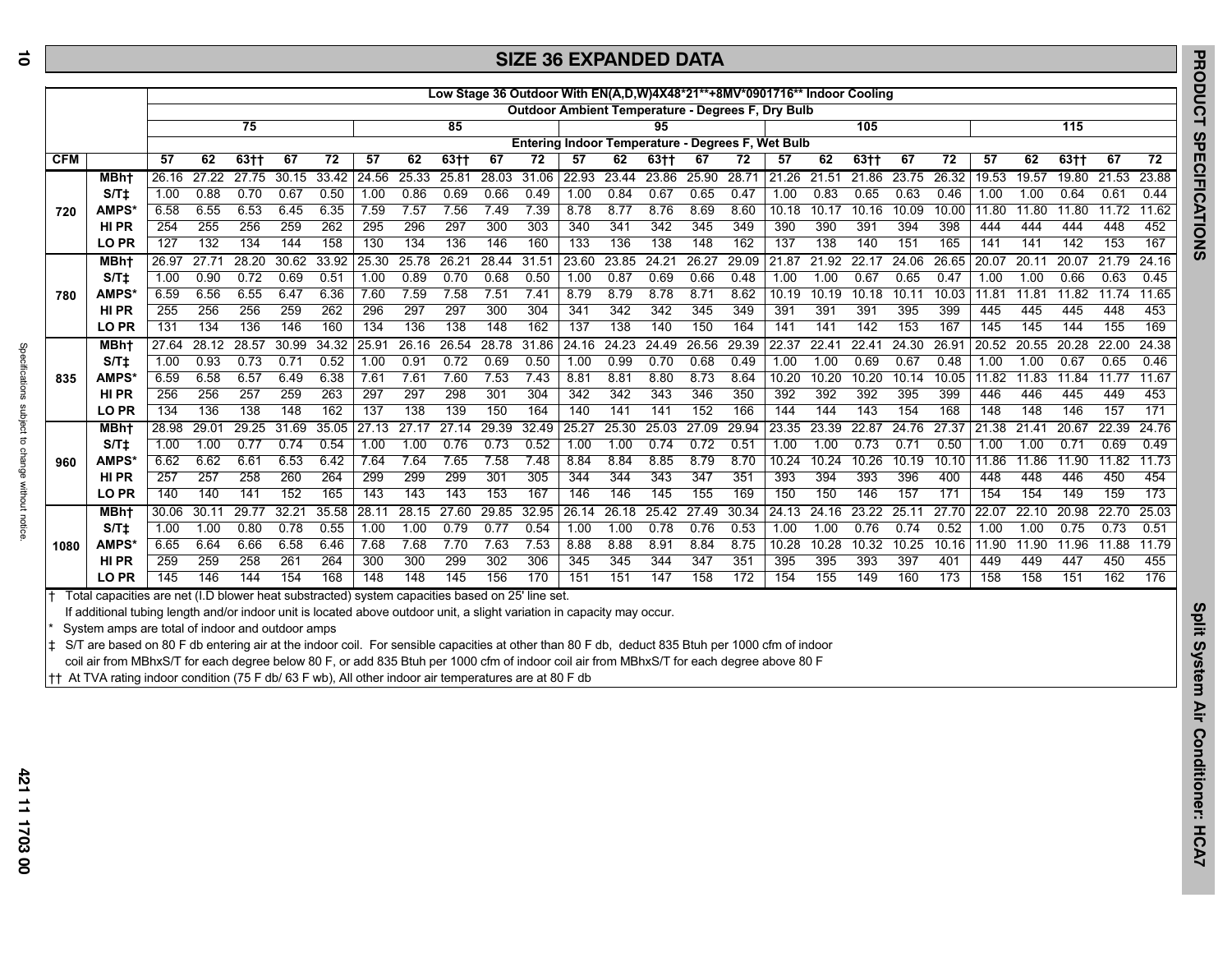|                                                                                                 | <b>SIZE 48 EXPANDED DATA</b>                                                                                            |            |            |              |              |              |            |            |              |              |            |            |                                                          |              |              |              |            |       |                    |            |            |            |            |              |              |              |
|-------------------------------------------------------------------------------------------------|-------------------------------------------------------------------------------------------------------------------------|------------|------------|--------------|--------------|--------------|------------|------------|--------------|--------------|------------|------------|----------------------------------------------------------|--------------|--------------|--------------|------------|-------|--------------------|------------|------------|------------|------------|--------------|--------------|--------------|
|                                                                                                 | High Stage 48 Size Outdoor With EN(A,D)4X61*24**+*8MV*1352422** Indoor Cooling                                          |            |            |              |              |              |            |            |              |              |            |            |                                                          |              |              |              |            |       |                    |            |            |            |            |              |              |              |
|                                                                                                 |                                                                                                                         |            |            |              |              |              |            |            |              |              |            |            | <b>Outdoor Ambient Temperature - Degrees F, Dry Bulb</b> |              |              |              |            |       |                    |            |            |            |            |              |              |              |
|                                                                                                 |                                                                                                                         |            |            | 75           |              |              |            |            | 85           |              |            |            |                                                          | 95           |              |              |            |       | 105                |            |            |            |            | 115          |              |              |
|                                                                                                 |                                                                                                                         |            |            |              |              |              |            |            |              |              |            |            | Entering Indoor Temperature - Degrees F, Wet Bulb        |              |              |              |            |       |                    |            |            |            |            |              |              |              |
| <b>CFM</b>                                                                                      |                                                                                                                         | 57         | 62         | $63+$        | 67           | 72           | 57         | 62         | $63+$        | 67           | 72         | 57         | 62                                                       | $63+$        | 67           | 72           | 57         | 62    | $63 + 1$           | 67         | 72         | 57         | 62         | $63+$        | 67           | 72           |
|                                                                                                 | <b>MBh†</b>                                                                                                             | 47.30      | 50.25      | 51.23        | 55.28        | 60.74        | 44.22      | 46.59      | 47.48        | 51.21        | 56.26      | 41.02      | 42.79                                                    | 43.59        | 47.04 51.68  |              | 37.80      | 39.01 | 39.71              | 42.87      | 47.07      | 34.62      | 35.32      | 35.92        | 38.78        | 42.67        |
|                                                                                                 | S/Tt                                                                                                                    | 1.00       | 0.83       | 0.67         | 0.65         | 0.49         | 1.00       | 0.85       | 0.68         | 0.66         | 0.49       | 1.00       | 0.87                                                     | 0.69         | 0.67         | 0.50         | 1.00       | 0.89  | 0.71               | 0.68       | 0.50       | 1.00       | 0.91       | 0.72         | 0.70         | 0.51         |
| 1200                                                                                            | AMPS*                                                                                                                   | 12.65      | 12.72      | 12.74        | 12.83        | 12.93        | 14.05      | 14.12      | 14.14        | 14.23        | 14.35      | 15.69      | 15.74                                                    | 15.77        | 15.87        | 15.99        | 17.58      | 17.63 | 17.65              | 17.77      | 17.91      | 19.81      | 19.85      | 19.87        | 20.02        | 20.21        |
|                                                                                                 | HI PR                                                                                                                   | 258        | 260        | 260          | 263          | 265          | 300        | 301        | 302          | 304          | 308        | 346        | 348                                                      | 348          | 351          | 354          | 397        | 398   | 398                | 401        | 405        | 451        | 452        | 453          | 456          | 461          |
|                                                                                                 | LO PR                                                                                                                   | 119        | 127        | 129          | 139          | 152          | 122        | 129        | 131          | 141          | 155        | 126        | 131                                                      | 133          | 143          | 157          | 130        | 134   | 135                | 146        | 160        | 134        | 136        | 138          | 149          | 163          |
|                                                                                                 | MBht                                                                                                                    | 48.75      | 51.12      | 52.07        |              | 56.14 61.64  | 45.52      | 47.36      | 48.22        | 51.97        | 57.05      | 42.20      | 43.48                                                    | 44.23        | 47.69        | 52.36        | 38.85      | 39.61 | 40.26              | 43.42      | 47.70      | 35.56      | 35.87      | 36.38        | 39.25        | 43.13        |
|                                                                                                 | S/T <sub>1</sub>                                                                                                        | 1.00       | 0.85       | 0.69         | 0.66         | 0.50         | 1.00       | 0.87       | 0.70         | 0.67         | 0.50       | 1.00       | 0.89                                                     | 0.71         | 0.68         | 0.51         | 1.00       | 0.91  | 0.72               | 0.70       | 0.51       | 1.00       | 0.94       | 0.74         | 0.72         | 0.52         |
| 1300                                                                                            | <b>AMPS</b> *                                                                                                           | 12.79      | 12.84      | 12.86        | 12.95        | 13.04        | 14.19      | 14.24      | 14.26        | 14.36        | 14.47      | 15.83      | 15.87                                                    | 15.89        | 15.99        | 16.12        | 17.73      | 17.76 | 17.76              | 17.89      | 18.05      | 19.96      | 19.98      | 20.00        | 20.14        | 20.32        |
|                                                                                                 | HI PR                                                                                                                   | 259        | 260        | 261          | 263          | 266          | 301        | 302        | 302          | 305          | 308        | 347        | 348                                                      | 349          | 351          | 355          | 398        | 398   | 398                | 402        | 406        | 452        | 453        | 453          | 457          | 461          |
|                                                                                                 | LO PR                                                                                                                   | 123        | 129        | 131          | 141          | 155          | 126        | 131        | 133          | 143          | 157        | 130        | 133                                                      | 135          | 146          | 160          | 133        | 136   | 138                | 148        | 162        | 137        | 139        | 140          | 151          | 165          |
|                                                                                                 | MBh <sup>+</sup>                                                                                                        | 49.48      | 51.56      | 52.48        | 56.56        | 62.08        | 46.20      | 47.74      | 48.57        | 52.33        | 57.42      | 42.80      | 43.82                                                    | 44.54        | 48.00        | 52.68        | 39.39      | 39.92 | 40.53              | 43.69      | 47.97      | 36.03      | 36.17      | 36.60        | 39.47        | 43.35        |
|                                                                                                 | S/Tt                                                                                                                    | 1.00       | 0.87       | 0.70         | 0.67         | 0.50         | 1.00       | 0.88       | 0.71         | 0.68         | 0.50       | 1.00       | 0.90                                                     | 0.72         | 0.69         | 0.51         | 1.00       | 0.93  | 0.73               | 0.71       | 0.52       | 1.00       | 0.96       | 0.75         | 0.73         | 0.53         |
| 1355                                                                                            | <b>AMPS</b> *                                                                                                           | 12.86      | 12.91      | 12.93<br>261 | 13.01<br>263 | 13.10<br>266 | 14.27      | 14.31      | 14.33<br>303 | 14.42<br>306 | 14.53      | 15.90      | 15.93                                                    | 15.95<br>349 | 16.05<br>352 | 16.18<br>355 | 17.80      | 398   | 17.82 17.84<br>399 | 17.96      | 18.12      | 20.04      | 20.05      | 20.07<br>454 | 20.21<br>457 | 20.39<br>461 |
|                                                                                                 | <b>HIPR</b><br>LO PR                                                                                                    | 259<br>125 | 261<br>130 | 132          | 142          | 156          | 302<br>128 | 303<br>132 | 134          | 144          | 309<br>158 | 348<br>132 | 349<br>135                                               | 136          | 147          | 161          | 398<br>135 | 137   | 139                | 402<br>149 | 406<br>163 | 453<br>139 | 453<br>140 | 141          | 152          | 166          |
|                                                                                                 | MBht                                                                                                                    | 51.23      | 52.58      | 53.41        | 57.51        | 63.05        | 47.78      | 48.66      | 49.38        | 53.15        | 58.27      | 44.22      | 44.65                                                    | 45.25        | 48.71        | 53.40        | 40.65      |       | 40.72 41.12        | 44.29      | 48.57      | 37.14      | 37.19      | 37.11        | 39.97        | 43.85        |
|                                                                                                 | S/Tt                                                                                                                    | 1.00       | 0.90       | 0.72         | 0.69         | 0.51         | 1.00       | 0.92       | 0.73         | 0.70         | 0.52       | 1.00       | 0.94                                                     | 0.74         | 0.72         | 0.52         | 1.00       | 1.00  | 0.76               | 0.74       | 0.53       | 1.00       | 1.00       | 0.78         | 0.76         | 0.54         |
| 1500                                                                                            | AMPS*                                                                                                                   | 13.04      | 13.07      | 13.09        | 13.17        | 13.26        | 14.46      | 14.48      | 14.50        | 14.59        | 14.69      | 16.09      | 16.10                                                    | 16.12        | 16.22        | 16.35        | 18.00      | 18.00 | 18.02              | 18.13      | 18.29      | 20.25      | 20.25      | 20.24        | 20.38        | 20.57        |
|                                                                                                 | <b>HIPR</b>                                                                                                             | 260        | 261        | 262          | 264          | 267          | 303        | 303        | 304          | 306          | 309        | 349        | 349                                                      | 350          | 352          | 356          | 399        | 399   | 400                | 403        | 407        | 454        | 455        | 454          | 458          | 462          |
|                                                                                                 | LO PR                                                                                                                   | 130        | 133        | 135          | 145          | 159          | 133        | 135        | 137          | 147          | 161        | 136        | 137                                                      | 139          | 149          | 163          | 140        | 140   | 141                | 152        | 166        | 144        | 144        | 143          | 154          | 168          |
|                                                                                                 | MBht                                                                                                                    | 52.31      | 53.20      | 53.95        | 58.05        | 63.61        | 48.75      | 49.23      | 49.85        | 53.63        | 58.75      | 45.10      | 45.22                                                    | 45.65        | 49.12 53.81  |              | 41.42      | 41.48 | 41.47              | 44.64      | 48.91      | 37.81      | 37.86      | 37.40        | 40.26        | 44.12        |
|                                                                                                 | S/T <sub>1</sub>                                                                                                        | 1.00       | 0.92       | 0.73         | 0.71         | 0.52         | 1.00       | 0.94       | 0.74         | 0.72         | 0.52       | 1.00       | 0.99                                                     | 0.76         | 0.74         | 0.53         | 1.00       | 1.00  | 0.78               | 0.76       | 0.54       | 1.00       | 1.00       | 0.80         | 0.78         | 0.55         |
| 1600                                                                                            | AMPS*                                                                                                                   | 13.17      | 13.19      | 13.20        | 13.28        | 13.37        | 14.59      | 14.60      | 14.61        | 14.70        | 14.80      | 16.22      | 16.22                                                    | 16.24        | 16.34        | 16.46        | 18.13      | 18.13 | 18.13              | 18.25      | 18.41      | 20.38      | 20.39      | 20.36        | 20.50        | 20.69        |
|                                                                                                 | HI PR                                                                                                                   | 261        | 262        | 262          | 264          | 267          | 304        | 304        | 304          | 307          | 310        | 350        | 350                                                      | 350          | 353          | 357          | 400        | 400   | 400                | 403        | 407        | 455        | 455        | 455          | 458          | 463          |
|                                                                                                 | <b>LO PR</b>                                                                                                            | 133        | 135        | 136          | 147          | 161          | 136        | 137        | 138          | 149          | 163        | 139        | 139                                                      | 140          | 151          | 165          | 143        | 143   | 142                | 153        | 167        | 147        | 147        | 145          | 155          | 170          |
|                                                                                                 | <b>MBht</b>                                                                                                             | 53.29      | 53.79      | 54.43        | 58.53        | 64.10        | 49.64      | 49.81      | 50.27        | 54.05        | 59.16      | 45.88      | 45.95                                                    | 46.01        | 49.47        | 54.15        | 42.12      | 42.18 | 41.77              | 44.94      | 49.20      | 38.42      | 38.47      | 37.65        | 40.51        | 44.36        |
|                                                                                                 | S/T <sub>1</sub>                                                                                                        | 1.00       | 0.94       | 0.75         | 0.72         | 0.52         | 1.00       | 0.96       | 0.76         | 0.74         | 0.53       | 1.00       | 1.00                                                     | 0.78         | 0.75         | 0.54         | 1.00       | 1.00  | 0.80               | 0.78       | 0.55       | 1.00       | 1.00       | 0.82         | 0.80         | 0.56         |
| 1700                                                                                            | AMPS*                                                                                                                   | 13.29      | 13.30      | 13.31        | 13.39        | 13.47        | 14.71      | 14.71      | 14.72        | 14.81        | 14.91      | 16.35      | 16.35                                                    | 16.35        | 16.45        | 16.57        | 18.26      | 18.26 | 18.25              | 18.36      | 18.52      | 20.52      | 20.52      | 20.48        | 20.62        | 20.81        |
|                                                                                                 | <b>HIPR</b>                                                                                                             | 262        | 262        | 262          | 264          | 267          | 304        | 304        | 305          | 307          | 310        | 351        | 351                                                      | 351          | 353          | 357          | 401        | 401   | 401                | 404        | 408        | 456        | 456        | 455          | 459          | 463          |
|                                                                                                 | LO PR                                                                                                                   | 135        | 137        | 138          | 148          | 162          | 138        | 139        | 140          | 150          | 164        | 142        | 142                                                      | 142          | 152          | 166          | 145        | 146   | 144                | 154        | 169        | 149        | 149        | 146          | 157          | 171          |
| Total capacities are net (I.D blower heat substracted) system capacities based on 25' line set. |                                                                                                                         |            |            |              |              |              |            |            |              |              |            |            |                                                          |              |              |              |            |       |                    |            |            |            |            |              |              |              |
|                                                                                                 | If additional tubing length and/or indoor unit is located above outdoor unit, a slight variation in capacity may occur. |            |            |              |              |              |            |            |              |              |            |            |                                                          |              |              |              |            |       |                    |            |            |            |            |              |              |              |

System amps are total of indoor and outdoor amps

 $\vert$   $\downarrow$  S/T are based on 80 F db entering air at the indoor coil. For sensible capacities at other than 80 F db, deduct 835 Btuh per 1000 cfm of indoor

coil air from MBhxS/T for each degree below 80 F, or add 835 Btuh per 1000 cfm of indoor coil air from MBhxS/T for each degree above 80 F

†† At TVA rating indoor condition (75 F db/ 63 F wb), All other indoor air temperatures are at 80 F db

**PRODUCT SPECIFICATIONS**

PRODUCT SPECIFICATIONS

Split System Air Conditioner: HCA7 **Split System Air Conditioner: HCA7**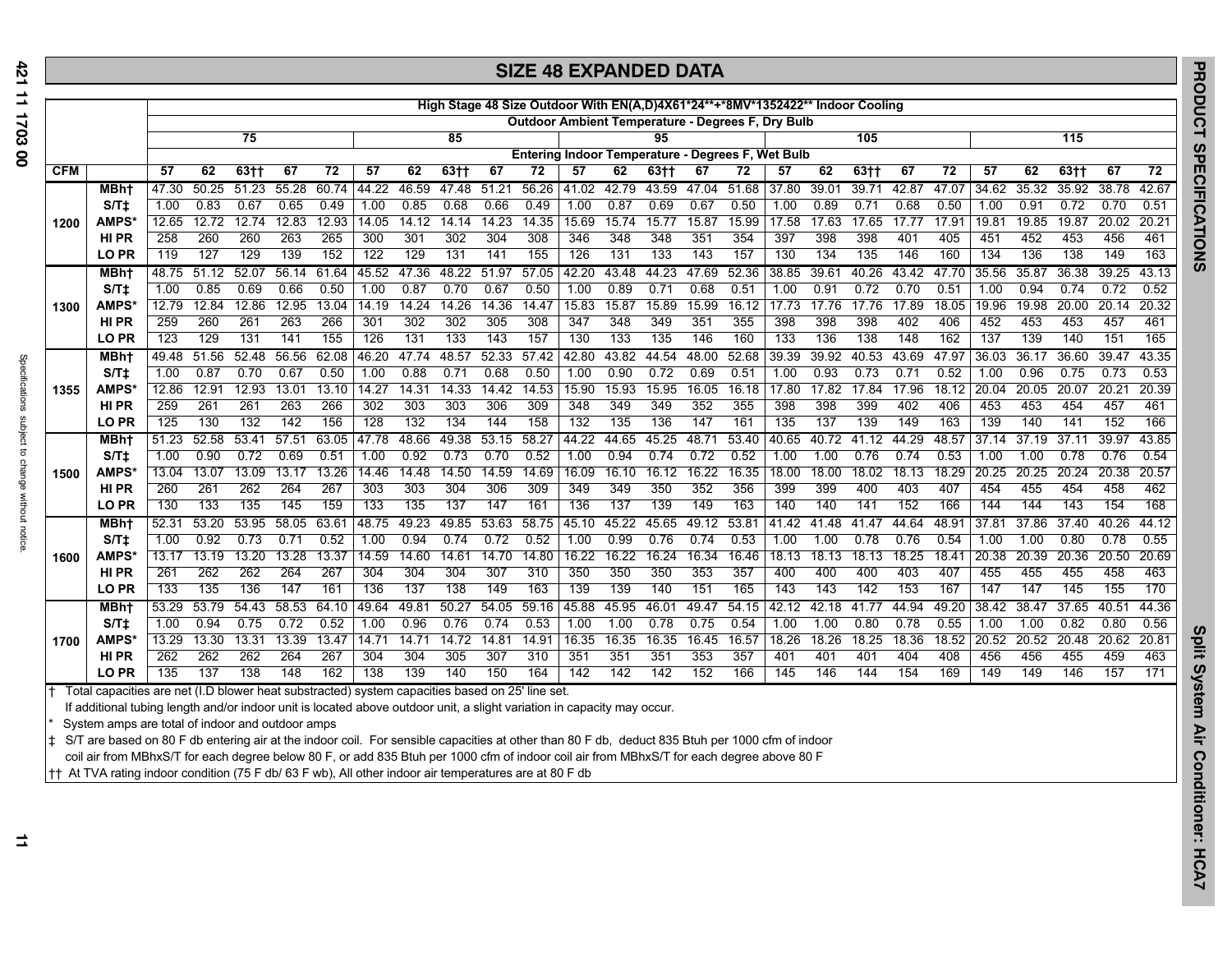# **SIZE 48 EXPANDED DATA**

|            |                                                                                                          | High Stage 48 Size Outdoor With EN(A,D)4X61*24**+*8MV*1352422** Indoor Cooling |       |                     |       |       |       |       |       |       |                   |       |                |       |       |                                                          |       |       |       |       |       |       |       |       |       |                 |
|------------|----------------------------------------------------------------------------------------------------------|--------------------------------------------------------------------------------|-------|---------------------|-------|-------|-------|-------|-------|-------|-------------------|-------|----------------|-------|-------|----------------------------------------------------------|-------|-------|-------|-------|-------|-------|-------|-------|-------|-----------------|
|            |                                                                                                          |                                                                                |       |                     |       |       |       |       |       |       |                   |       |                |       |       | <b>Outdoor Ambient Temperature - Degrees F, Dry Bulb</b> |       |       |       |       |       |       |       |       |       |                 |
|            |                                                                                                          |                                                                                |       | $\overline{75}$     |       |       |       |       | 85    |       |                   |       |                | 95    |       |                                                          |       |       | 105   |       |       |       |       | 115   |       |                 |
|            |                                                                                                          |                                                                                |       |                     |       |       |       |       |       |       |                   |       |                |       |       | Entering Indoor Temperature - Degrees F, Wet Bulb        |       |       |       |       |       |       |       |       |       |                 |
| <b>CFM</b> |                                                                                                          | 57                                                                             | 62    | $63+$               | 67    | 72    | 57    | 62    | $63+$ | 67    | 72                | 57    | 62             | $63+$ | 67    | 72                                                       | 57    | 62    | $63+$ | 67    | 72    | 57    | 62    | $63+$ | 67    | $\overline{72}$ |
|            | <b>MBht</b>                                                                                              | 47.30                                                                          | 50.25 | $\overline{51}$ .23 | 55.28 | 60.74 | 44.22 | 46.59 | 47.48 | 51.21 | 56.26             | 41.02 | $\sqrt{42.79}$ | 43.59 | 47.04 | 51.68                                                    | 37.80 | 39.01 | 39.71 | 42.87 | 47.07 | 34.62 | 35.32 | 35.92 | 38.78 | 42.67           |
|            | S/Tt                                                                                                     | 1.00                                                                           | 0.83  | 0.67                | 0.65  | 0.49  | 1.00  | 0.85  | 0.68  | 0.66  | 0.49              | 1.00  | 0.87           | 0.69  | 0.67  | 0.50                                                     | 1.00  | 0.89  | 0.71  | 0.68  | 0.50  | 1.00  | 0.91  | 0.72  | 0.70  | 0.51            |
| 1200       | <b>AMPS</b>                                                                                              | 12.65                                                                          | 12.72 | 12.74               | 12.83 | 12.93 | 14.05 | 14.12 | 14.14 | 14.23 | 14.35             | 15.69 | 15.74          | 15.77 | 15.87 | 15.99                                                    | 17.58 | 17.63 | 17.65 | 17.77 | 17.91 | 19.81 | 19.85 | 19.87 | 20.02 | 20.21           |
|            | <b>HIPR</b>                                                                                              | 258                                                                            | 260   | 260                 | 263   | 265   | 300   | 301   | 302   | 304   | 308               | 346   | 348            | 348   | 351   | 354                                                      | 397   | 398   | 398   | 401   | 405   | 451   | 452   | 453   | 456   | 461             |
|            | LO PR                                                                                                    | 119                                                                            | 127   | 129                 | 139   | 152   | 122   | 129   | 131   | 141   | 155               | 126   | 131            | 133   | 143   | 157                                                      | 130   | 134   | 135   | 146   | 160   | 134   | 136   | 138   | 149   | 163             |
|            | <b>MBht</b>                                                                                              | 48.75                                                                          | 51.12 | 52.07               | 56.14 | 61.64 | 45.52 | 47.36 | 48.22 | 51.97 | 57.05             | 42.20 | 43.48          | 44.23 | 47.69 | 52.36                                                    | 38.85 | 39.61 | 40.26 | 43.42 | 47.70 | 35.56 | 35.87 | 36.38 | 39.25 | 43.13           |
|            | S/T <sub>1</sub>                                                                                         | 1.00                                                                           | 0.85  | 0.69                | 0.66  | 0.50  | 1.00  | 0.87  | 0.70  | 0.67  | 0.50              | 1.00  | 0.89           | 0.71  | 0.68  | 0.51                                                     | 1.00  | 0.91  | 0.72  | 0.70  | 0.51  | 1.00  | 0.94  | 0.74  | 0.72  | 0.52            |
| 1300       | <b>AMPS</b>                                                                                              | 12.79                                                                          | 12.84 | 12.86               | 12.95 | 13.04 | 14.19 | 14.24 | 14.26 | 14.36 | 14.47             | 15.83 | 15.87          | 15.89 | 15.99 | 16.12                                                    | 17.73 | 17.76 | 17.76 | 17.89 | 18.05 | 19.96 | 19.98 | 20.00 | 20.14 | 20.32           |
|            | <b>HIPR</b>                                                                                              | 259                                                                            | 260   | 261                 | 263   | 266   | 301   | 302   | 302   | 305   | 308               | 347   | 348            | 349   | 351   | 355                                                      | 398   | 398   | 398   | 402   | 406   | 452   | 453   | 453   | 457   | 461             |
|            | LO PR                                                                                                    | 123                                                                            | 129   | 131                 | 141   | 155   | 126   | 131   | 133   | 143   | 157               | 130   | 133            | 135   | 146   | 160                                                      | 133   | 136   | 138   | 148   | 162   | 137   | 139   | 140   | 151   | 165             |
|            | MBh <sub>t</sub>                                                                                         | 49.48                                                                          | 51.56 | 52.48               | 56.56 | 62.08 | 46.20 | 47.74 | 48.57 | 52.33 | 57.42             | 42.80 | 43.82          | 44.54 | 48.00 | 52.68                                                    | 39.39 | 39.92 | 40.53 | 43.69 | 47.97 | 36.03 | 36.17 | 36.60 | 39.47 | 43.35           |
|            | S/Tt                                                                                                     | 1.00                                                                           | 0.87  | 0.70                | 0.67  | 0.50  | 1.00  | 0.88  | 0.71  | 0.68  | 0.50              | 1.00  | 0.90           | 0.72  | 0.69  | 0.51                                                     | 1.00  | 0.93  | 0.73  | 0.71  | 0.52  | 1.00  | 0.96  | 0.75  | 0.73  | 0.53            |
| 1355       | AMPS*                                                                                                    | 12.86                                                                          | 12.91 | 12.93               | 13.01 | 13.10 | 14.27 | 14.31 | 14.33 | 14.42 | 14.53             | 15.90 | 15.93          | 15.95 | 16.05 | 16.18                                                    | 17.80 | 17.82 | 17.84 | 17.96 | 18.12 | 20.04 | 20.05 | 20.07 | 20.21 | 20.39           |
|            | <b>HIPR</b>                                                                                              | 259                                                                            | 261   | 261                 | 263   | 266   | 302   | 303   | 303   | 306   | 309               | 348   | 349            | 349   | 352   | 355                                                      | 398   | 398   | 399   | 402   | 406   | 453   | 453   | 454   | 457   | 461             |
|            | LO PR                                                                                                    | 125                                                                            | 130   | 132                 | 142   | 156   | 128   | 132   | 134   | 144   | 158               | 132   | 135            | 136   | 147   | 161                                                      | 135   | 137   | 139   | 149   | 163   | 139   | 140   | 141   | 152   | 166             |
|            | <b>MBht</b>                                                                                              | 51.23                                                                          | 52.58 | 53.41               | 57.51 | 63.05 | 47.78 | 48.66 | 49.38 | 53.15 | 58.27             | 44.22 | 44.65          | 45.25 | 48.71 | 53.40                                                    | 40.65 | 40.72 | 41.12 | 44.29 | 48.57 | 37.14 | 37.19 | 37.11 | 39.97 | 43.85           |
|            | S/Tt                                                                                                     | 1.00                                                                           | 0.90  | 0.72                | 0.69  | 0.51  | 1.00  | 0.92  | 0.73  | 0.70  | 0.52              | 1.00  | 0.94           | 0.74  | 0.72  | 0.52                                                     | 1.00  | 1.00  | 0.76  | 0.74  | 0.53  | 1.00  | 1.00  | 0.78  | 0.76  | 0.54            |
| 1500       | <b>AMPS</b>                                                                                              | 13.04                                                                          | 13.07 | 13.09               | 13.17 | 13.26 | 14.46 | 14.48 | 14.50 | 14.59 | 14.69             | 16.09 | 16.10          | 16.12 | 16.22 | 16.35                                                    | 18.00 | 18.00 | 18.02 | 18.13 | 18.29 | 20.25 | 20.25 | 20.24 | 20.38 | 20.57           |
|            | <b>HIPR</b>                                                                                              | 260                                                                            | 261   | 262                 | 264   | 267   | 303   | 303   | 304   | 306   | 309               | 349   | 349            | 350   | 352   | 356                                                      | 399   | 399   | 400   | 403   | 407   | 454   | 455   | 454   | 458   | 462             |
|            | LO PR                                                                                                    | 130                                                                            | 133   | 135                 | 145   | 159   | 133   | 135   | 137   | 147   | 161               | 136   | 137            | 139   | 149   | 163                                                      | 140   | 140   | 141   | 152   | 166   | 144   | 144   | 143   | 154   | 168             |
|            | MBht                                                                                                     | 52.31                                                                          | 53.20 | 53.95               | 58.05 | 63.61 | 48.75 | 49.23 | 49.85 | 53.63 | 58.75             | 45.10 | 45.22          | 45.65 | 49.12 | 53.81                                                    | 41.42 | 41.48 | 41.47 | 44.64 | 48.91 | 37.81 | 37.86 | 37.40 | 40.26 | 44.12           |
|            | S/T <sub>1</sub>                                                                                         | 1.00                                                                           | 0.92  | 0.73                | 0.71  | 0.52  | 1.00  | 0.94  | 0.74  | 0.72  | 0.52              | 1.00  | 0.99           | 0.76  | 0.74  | 0.53                                                     | 1.00  | 1.00  | 0.78  | 0.76  | 0.54  | 1.00  | 1.00  | 0.80  | 0.78  | 0.55            |
| 1600       | <b>AMPS</b>                                                                                              | 13.17                                                                          | 13.19 | 13.20               | 13.28 | 13.37 | 14.59 | 14.60 | 14.61 | 14.70 | 14.80             | 16.22 | 16.22          | 16.24 | 16.34 | 16.46                                                    | 18.13 | 18.13 | 18.13 | 18.25 | 18.4' | 20.38 | 20.39 | 20.36 | 20.50 | 20.69           |
|            | <b>HIPR</b>                                                                                              | 261                                                                            | 262   | 262                 | 264   | 267   | 304   | 304   | 304   | 307   | 310               | 350   | 350            | 350   | 353   | 357                                                      | 400   | 400   | 400   | 403   | 407   | 455   | 455   | 455   | 458   | 463             |
|            | LO PR                                                                                                    | 133                                                                            | 135   | 136                 | 147   | 161   | 136   | 137   | 138   | 149   | 163               | 139   | 139            | 140   | 151   | 165                                                      | 143   | 143   | 142   | 153   | 167   | 147   | 147   | 145   | 155   | 170             |
|            | <b>MBht</b>                                                                                              | 53.29                                                                          | 53.79 | 54.43               | 58.53 | 64.10 | 49.64 | 49.81 | 50.27 | 54.05 | 59.16             | 45.88 | 45.95          | 46.01 | 49.47 | 54.15                                                    | 42.12 | 42.18 | 41.77 | 44.94 | 49.20 | 38.42 | 38.47 | 37.65 | 40.51 | 44.36           |
|            | S/Tt                                                                                                     | 1.00                                                                           | 0.94  | 0.75                | 0.72  | 0.52  | 1.00  | 0.96  | 0.76  | 0.74  | 0.53              | 1.00  | 1.00           | 0.78  | 0.75  | 0.54                                                     | 1.00  | 1.00  | 0.80  | 0.78  | 0.55  | 1.00  | 1.00  | 0.82  | 0.80  | 0.56            |
| 1700       | <b>AMPS</b>                                                                                              | 13.29                                                                          | 13.30 | 13.31               | 13.39 | 13.47 | 14.71 | 14.71 | 14.72 | 14.81 | 14.9 <sup>2</sup> | 16.35 | 16.35          | 16.35 | 16.45 | 16.57                                                    | 18.26 | 18.26 | 18.25 | 18.36 | 18.52 | 20.52 | 20.52 | 20.48 | 20.62 | 20.81           |
|            | HI PR                                                                                                    | 262                                                                            | 262   | 262                 | 264   | 267   | 304   | 304   | 305   | 307   | 310               | 351   | 351            | 351   | 353   | 357                                                      | 401   | 401   | 401   | 404   | 408   | 456   | 456   | 455   | 459   | 463             |
|            | LO PR<br>+ Total connection are not (LD blower boat substracted) system connection based on 25' line set | 135                                                                            | 137   | 138                 | 148   | 162   | 138   | 139   | 140   | 150   | 164               | 142   | 142            | 142   | 152   | 166                                                      | 145   | 146   | 144   | 154   | 169   | 149   | 149   | 146   | 157   | 171             |

† Total capacities are net (I.D blower heat substracted) system capacities based on 25' line set.

If additional tubing length and/or indoor unit is located above outdoor unit, a slight variation in capacity may occur.

System amps are total of indoor and outdoor amps

‡ S/T are based on 80 F db entering air at the indoor coil. For sensible capacities at other than 80 F db, deduct 835 Btuh per 1000 cfm of indoor coil air from MBhxS/T for each degree below 80 F, or add 835 Btuh per 1000 cfm of indoor coil air from MBhxS/T for each degree above 80 F

†† At TVA rating indoor condition (75 F db/ 63 F wb), All other indoor air temperatures are at 80 F db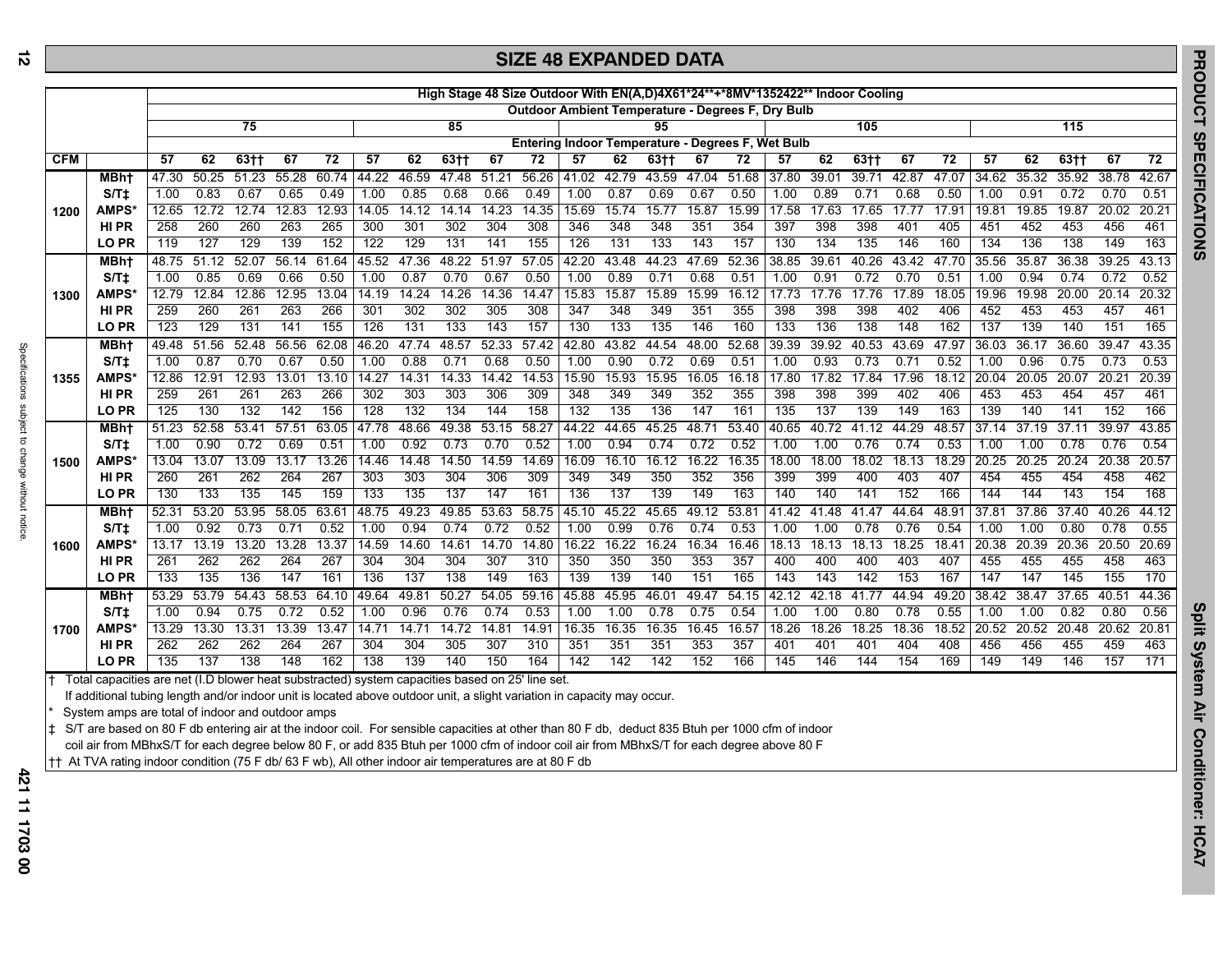$\vec{\omega}$ 

|            | JILE OV EAFANDED DAIA                                                                                                                                                                                                      |       |       |        |             |       |       |             |             |       |                 |       |       |             |             |                                                          |       |       |             |       |             |                   |       |       |             |       |  |
|------------|----------------------------------------------------------------------------------------------------------------------------------------------------------------------------------------------------------------------------|-------|-------|--------|-------------|-------|-------|-------------|-------------|-------|-----------------|-------|-------|-------------|-------------|----------------------------------------------------------|-------|-------|-------------|-------|-------------|-------------------|-------|-------|-------------|-------|--|
|            | High Stage 60 Size Outdoor With EN(A,D)4X61*24**+*8MV*1352422** Indoor Cooling                                                                                                                                             |       |       |        |             |       |       |             |             |       |                 |       |       |             |             |                                                          |       |       |             |       |             |                   |       |       |             |       |  |
|            |                                                                                                                                                                                                                            |       |       |        |             |       |       |             |             |       |                 |       |       |             |             | <b>Outdoor Ambient Temperature - Degrees F, Dry Bulb</b> |       |       |             |       |             |                   |       |       |             |       |  |
|            |                                                                                                                                                                                                                            |       |       | 75     |             |       |       |             | 85          |       |                 |       |       | 95          |             |                                                          |       |       | 105         |       |             |                   |       | 115   |             |       |  |
|            |                                                                                                                                                                                                                            |       |       |        |             |       |       |             |             |       |                 |       |       |             |             | Entering Indoor Temperature - Degrees F, Wet Bulb        |       |       |             |       |             |                   |       |       |             |       |  |
| <b>CFM</b> |                                                                                                                                                                                                                            | 57    | 62    | $63+1$ | 67          | 72    | 57    | 62          | $63+$       | 67    | 72              | 57    | 62    | $63+$       | 67          | 72                                                       | 57    | 62    | $63+1$      | 67    | 72          | 57                | 62    | $63+$ | 67          | 72    |  |
|            | <b>MBht</b>                                                                                                                                                                                                                | 53.72 | 56.39 | 57.44  | 62.03       | 68.33 | 52.08 | 54.23       | 55.21       | 59.60 | 65.64           | 50.28 | 51.92 | 52.82 57.01 |             | 62.75                                                    | 48.30 | 49.38 | 50.17       | 54.12 | 59.55       | 46.01             | 46.54 | 47.21 | 50.90       | 55.98 |  |
|            | S/Tt                                                                                                                                                                                                                       | 1.00  | 0.85  | 0.69   | 0.66        | 0.49  | 1.00  | 0.87        | 0.70        | 0.67  | 0.50            | 1.00  | 0.89  | 0.71        | 0.68        | 0.50                                                     | 1.00  | 0.91  | 0.72        | 0.69  | 0.51        | 1.00              | 0.93  | 0.74  | 0.71        | 0.52  |  |
| 1500       | <b>AMPS*</b>                                                                                                                                                                                                               | 15.43 | 15.54 | 15.58  | 15.78       | 16.05 | 16.99 | 17.09       | 17.13       | 17.32 | 17.59           | 18.81 | 18.89 | 18.93       | 19.12       | 19.38                                                    | 20.92 | 20.97 | 21.01       | 21.19 | 21.46 23.32 |                   | 23.35 | 23.38 | 23.58       | 23.85 |  |
|            | HI PR                                                                                                                                                                                                                      | 265   | 266   | 267    | 269         | 273   | 308   | 309         | 310         | 313   | 317             | 354   | 356   | 357         | 360         | 365                                                      | 406   | 407   | 408         | 412   | 417         | 462               | 463   | 463   | 467         | 473   |  |
|            | LO PR                                                                                                                                                                                                                      | 122   | 127   | 129    | 139         | 153   | 125   | 129         | 131         | 142   | 155             | 128   | 132   | 133         | 144         | 157                                                      | 131   | 134   | 136         | 146   | 160         | 135               | 137   | 138   | 149         | 163   |  |
|            | <b>MBht</b>                                                                                                                                                                                                                | 55.23 | 57.29 | 58.28  | 62.90       | 69.27 | 53.51 | 55.06       | 55.98       | 60.40 | 66.48           | 51.63 | 52.69 | 53.49       | 57.71       | 63.48                                                    | 49.53 | 50.09 | 50.76       | 54.73 | 60.19       | 47.13             | 47.27 | 47.71 | 51.43       | 56.52 |  |
|            | S/Tt                                                                                                                                                                                                                       | 1.00  | 0.88  | 0.70   | 0.68        | 0.50  | 1.00  | 0.89        | 0.71        | 0.69  | 0.50            | 1.00  | 0.91  | 0.72        | 0.70        | 0.51                                                     | 1.00  | 0.93  | 0.74        | 0.71  | 0.52        | 1.00              | 0.99  | 0.76  | 0.73        | 0.53  |  |
| 1625       | <b>AMPS</b>                                                                                                                                                                                                                | 15.64 | 15.73 | 15.77  | 15.97       | 16.26 | 17.22 |             | 17.28 17.32 | 17.51 | 17.78           | 19.03 | 19.08 | 19.12 19.31 |             | 19.57                                                    | 21.13 | 21.16 | 21.19       | 21.38 |             | 21.65 23.53       | 23.54 | 23.56 | 23.76       | 24.04 |  |
|            | HI PR                                                                                                                                                                                                                      | 266   | 267   | 268    | 270         | 274   | 309   | 310         | 310         | 314   | 318             | 356   | 357   | 357         | 361         | 366                                                      | 407   | 408   | 408         | 412   | 417         | 463               | 463   | 464   | 468         | 473   |  |
|            | <b>LOPR</b>                                                                                                                                                                                                                | 125   | 130   | 132    | 142         | 155   | 128   | 132         | 133         | 144   | 157             | 131   | 134   | 135         | 146         | 160                                                      | 135   | 136   | 138         | 148   | 162         | 139               | 139   | 140   | 151         | 165   |  |
|            | <b>MBht</b>                                                                                                                                                                                                                | 55.91 | 57.68 |        | 58.64 63.28 | 69.67 | 54.14 | 55.44       | 56.29       | 60.74 | 66.84           | 52.22 | 53.03 | 53.77       | 58.00       | 63.79                                                    | 50.07 |       | 50.43 51.02 | 54.99 |             | 60.46 47.62       | 47.70 | 47.93 | 51.65       | 56.74 |  |
|            | S/Tt                                                                                                                                                                                                                       | 1.00  | 0.89  | 0.71   | 0.68        | 0.50  | 1.00  | 0.90        | 0.72        | 0.69  | 0.51            | 1.00  | 0.92  | 0.73        | 0.71        | 0.51                                                     | 1.00  | 0.95  | 0.75        | 0.72  | 0.52        | 1.00              | 1.00  | 0.77  | 0.74        | 0.53  |  |
| 1685       | AMPS*                                                                                                                                                                                                                      | 15.75 | 15.82 | 15.86  | 16.07       | 16.35 | 17.32 | 17.37       | 17.41       | 17.60 | 17.88           | 19.14 | 19.18 | 19.21       | 19.40       | 19.66                                                    | 21.23 | 21.25 | 21.28       | 21.47 | 21.74 23.64 |                   | 23.64 | 23.65 | 23.85       | 24.13 |  |
|            | HI PR                                                                                                                                                                                                                      | 266   | 267   | 268    | 270         | 274   | 309   | 310         | 311         | 314   | 318             | 356   | 357   | 358         | 361         | 366                                                      | 408   | 408   | 409         | 413   | 418         | 464               | 464   | 464   | 468         | 474   |  |
|            | <b>LOPR</b>                                                                                                                                                                                                                | 127   | 131   | 132    | 143         | 156   | 130   | 133         | 134         | 145   | 158             | 133   | 135   | 136         | 147         | 160                                                      | 136   | 137   | 138         | 149   | 163         | 141               | 141   | 141   | 151         | 165   |  |
|            | MBht                                                                                                                                                                                                                       | 56.60 | 58.08 |        | 59.00 63.66 | 70.06 | 54.79 | 55.82 56.61 |             | 61.07 | $67.19$ $52.83$ |       | 53.40 |             | 54.06 58.29 | 64.11                                                    | 50.63 | 50.81 | 51.27       | 55.26 | 60.73       | 48.13             | 48.20 |       | 48.15 51.87 | 56.97 |  |
|            | S/T <sub>1</sub>                                                                                                                                                                                                           | 1.00  | 0.90  | 0.72   | 0.69        | 0.51  | 1.00  | 0.92        | 0.73        | 0.70  | 0.51            | 1.00  | 0.94  | 0.74        | 0.72        | 0.52                                                     | 1.00  | 0.96  | 0.76        | 0.73  | 0.53        | 1.00              | 1.00  | 0.78  | 0.76        | 0.54  |  |
| 1750       | AMPS*                                                                                                                                                                                                                      | 15.86 | 15.92 | 15.96  | 16.17       | 16.45 | 17.43 | 17.47       | 17.50       | 17.70 | 17.97           | 19.25 | 19.28 | 19.30       | 19.49       | 19.76                                                    | 21.35 | 21.36 | 21.38       | 21.57 | 21.84       | 23.75             | 23.76 | 23.75 | 23.95       | 24.23 |  |
|            | HI PR                                                                                                                                                                                                                      | 266   | 268   | 268    | 270         | 274   | 309   | 310         | 311         | 314   | 318             | 357   | 357   | 358         | 362         | 366                                                      | 408   | 409   | 409         | 413   | 418         | 464               | 465   | 464   | 469         | 474   |  |
|            | <b>LOPR</b>                                                                                                                                                                                                                | 129   | 132   | 133    | 144         | 157   | 132   | 134         | 135         | 146   | 159             | 135   | 136   | 137         | 148         | 161                                                      | 138   | 139   | 139         | 150   | 164         | 142               | 142   | 142   | 152         | 166   |  |
|            | <b>MBht</b>                                                                                                                                                                                                                | 58.97 | 59.49 | 60.13  | 64.83       | 71.31 | 57.00 | 57.21       | 57.65       | 62.13 | 68.31           | 54.88 | 54.96 | 54.99       | 59.24       | 65.08                                                    | 52.51 | 52.59 | 52.08       | 56.07 | 61.55       | 49.82             | 49.88 | 48.84 | 52.56       | 57.65 |  |
|            | S/Tt                                                                                                                                                                                                                       | 1.00  | 0.94  | 0.75   | 0.72        | 0.52  | 1.00  | 0.96        | 0.76        | 0.74  | 0.53            | 1.00  | 1.00  | 0.78        | 0.75        | 0.54                                                     | 1.00  | 1.00  | 0.80        | 0.77  | 0.55        | 1.00              | 1.00  | 0.82  | 0.80        | 0.56  |  |
| 2000       | <b>AMPS*</b>                                                                                                                                                                                                               | 16.28 | 16.30 | 16.33  | 16.53       | 16.83 | 17.84 | 17.85       | 17.87       | 18.07 | 18.35           | 19.66 | 19.67 | 19.66       | 19.86       | 20.13                                                    | 21.76 | 21.77 | 21.74       | 21.93 | 22.21       | 24.17             | 24.17 | 24.11 | 24.32       | 24.60 |  |
|            | HI PR                                                                                                                                                                                                                      | 268   | 269   | 269    | 271         | 275   | 311   | 311         | 312         | 315   | 319             | 359   | 359   | 359         | 362         | 367                                                      | 411   | 411   | 410         | 414   | 419         | 467               | 467   | 466   | 470         | 475   |  |
|            | LO PR                                                                                                                                                                                                                      | 134   | 136   | 136    | 147         | 160   | 137   | 138         | 138         | 149   | 162             | 140   | 141   | 140         | 151         | 164                                                      | 144   | 144   | 142         | 153   | 167         | 148               | 148   | 144   | 155         | 169   |  |
|            | <b>MBht</b>                                                                                                                                                                                                                | 60.93 | 61.01 | 61.01  | 65.74       | 72.25 | 58.83 | 58.91       | 58.43       | 62.94 | 69.12           | 56.57 | 56.65 | 55.68       | 59.95       | 65.78                                                    | 54.04 | 54.11 | 52.69       | 56.69 |             | 62.14 51.19 51.25 |       | 49.36 | 53.08       | 58.12 |  |
|            | S/Tt                                                                                                                                                                                                                       | 1.00  | 1.00  | 0.78   | 0.75        | 0.54  | 1.00  | 1.00        | 0.79        | 0.77  | 0.55            | 1.00  | 1.00  | 0.81        | 0.79        | 0.56                                                     | 1.00  | 1.00  | 0.83        | 0.81  | 0.57        | 1.00              | 1.00  | 0.86  | 0.84        | 0.58  |  |
| 2250       | AMPS'                                                                                                                                                                                                                      | 16.69 | 16.69 | 16.68  | 16.89       | 17.19 | 18.24 | 18.25       | 18.22       | 18.42 | 18.70           | 20.06 | 20.07 | 20.02       | 20.21       | 20.49                                                    | 22.16 | 22.16 | 22.09       | 22.29 | 22.56       | 24.57             | 24.58 | 24.47 | 24.67       | 24.95 |  |
|            | HI PR                                                                                                                                                                                                                      | 269   | 269   | 269    | 272         | 276   | 313   | 313         | 313         | 316   | 320             | 361   | 361   | 360         | 363         | 368                                                      | 412   | 412   | 411         | 415   | 420         | 469               | 469   | 466   | 471         | 476   |  |
|            | <b>LOPR</b>                                                                                                                                                                                                                | 139   | 140   | 139    | 149         | 163   | 142   | 142         | 141         | 151   | 165             | 145   | 145   | 142         | 153         | 167                                                      | 149   | 149   | 144         | 155   | 169         | 152               | 153   | 147   | 158         | 171   |  |
|            | Total capacities are net (I.D blower heat substracted) system capacities based on 25' line set.<br>If additional tubing length and/or indoor unit is located above outdoor unit, a slight variation in capacity may occur. |       |       |        |             |       |       |             |             |       |                 |       |       |             |             |                                                          |       |       |             |       |             |                   |       |       |             |       |  |
|            |                                                                                                                                                                                                                            |       |       |        |             |       |       |             |             |       |                 |       |       |             |             |                                                          |       |       |             |       |             |                   |       |       |             |       |  |

**SIZE 60 EXPANDED DATA**

System amps are total of indoor and outdoor amps

 $\vert$   $\downarrow$  S/T are based on 80 F db entering air at the indoor coil. For sensible capacities at other than 80 F db, deduct 835 Btuh per 1000 cfm of indoor

coil air from MBhxS/T for each degree below 80 F, or add 835 Btuh per 1000 cfm of indoor coil air from MBhxS/T for each degree above 80 F

†† At TVA rating indoor condition (75 F db/ 63 F wb), All other indoor air temperatures are at 80 F db

Split System Air Conditioner: HCA7 **Split System Air Conditioner: HCA7**

**PRODUCT SPECIFICATIONS**

PRODUCT SPECIFICATIONS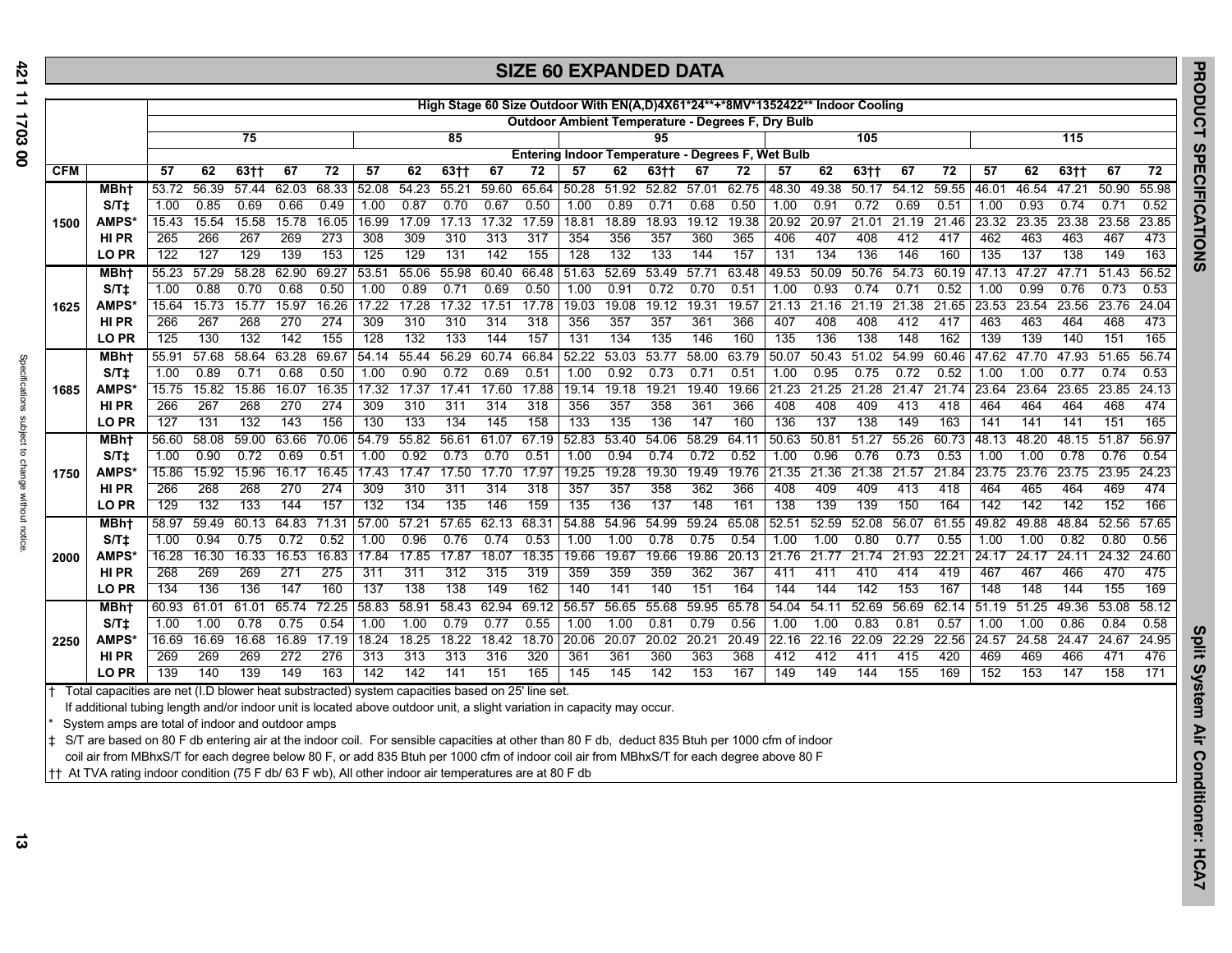# **SIZE 60 EXPANDED DATA**

|            |                                                                                          | Low Stage 60 Size Outdoor With EN(A,D)4X61*24**+*8MV*1352422** Indoor Cooling |       |       |       |                    |       |                            |       |            |                    |       |       |       |       |                                                          |       |       |       |       |       |       |                    |       |       |       |
|------------|------------------------------------------------------------------------------------------|-------------------------------------------------------------------------------|-------|-------|-------|--------------------|-------|----------------------------|-------|------------|--------------------|-------|-------|-------|-------|----------------------------------------------------------|-------|-------|-------|-------|-------|-------|--------------------|-------|-------|-------|
|            |                                                                                          |                                                                               |       |       |       |                    |       |                            |       |            |                    |       |       |       |       | <b>Outdoor Ambient Temperature - Degrees F, Dry Bulb</b> |       |       |       |       |       |       |                    |       |       |       |
|            |                                                                                          |                                                                               |       | 75    |       |                    |       |                            | 85    |            |                    |       |       | 95    |       |                                                          |       |       | 105   |       |       |       |                    | 115   |       |       |
|            |                                                                                          |                                                                               |       |       |       |                    |       |                            |       |            |                    |       |       |       |       | Entering Indoor Temperature - Degrees F, Wet Bulb        |       |       |       |       |       |       |                    |       |       |       |
| <b>CFM</b> |                                                                                          | 57                                                                            | 62    | $63+$ | 67    | 72                 | 57    | 62                         | $63+$ | 67         | 72                 | 57    | 62    | $63+$ | 67    | 72                                                       | 57    | 62    | $63+$ | 67    | 72    | 57    | 62                 | $63+$ | 67    | 72    |
|            | <b>MBht</b>                                                                              | 41.88                                                                         | 43.21 | 44.00 | 47.74 | $\overline{52.84}$ | 38.97 | 39.82                      | 40.50 | 43.97      | 48.70              | 35.87 | 36.26 | 36.83 | 40.03 | 44.39                                                    | 32.67 | 32.73 | 33.04 | 35.98 | 39.99 | 29.44 | 29.50              | 29.23 | 31.92 | 35.56 |
|            | S/Tt                                                                                     | 1.00                                                                          | 0.90  | 0.72  | 0.69  | 0.51               | 1.00  | 0.90                       | 0.71  | 0.69       | 0.50               | 1.00  | 0.90  | 0.71  | 0.68  | 0.50                                                     | 1.00  | 1.00  | 0.71  | 0.69  | 0.49  | 1.00  | 1.00               | 0.71  | 0.69  | 0.49  |
| 1200       | <b>AMPS</b>                                                                              | 10.65                                                                         | 10.61 | 10.59 | 10.47 | 10.31              | 12.29 | 12.27                      | 12.26 | 12.14      | 12.00              | 14.18 | 14.17 | 14.16 | 14.05 | 13.92                                                    | 16.34 | 16.33 | 16.33 | 16.23 | 16.11 | 18.79 | 18.78              | 18.80 | 18.71 | 18.59 |
|            | HI PR                                                                                    | 252                                                                           | 253   | 253   | 255   | 258                | 293   | 294                        | 294   | 297        | 300                | 338   | 339   | 339   | 342   | 345                                                      | 387   | 387   | 388   | 391   | 394   | 441   | 441                | 441   | 444   | 448   |
|            | LO PR                                                                                    | 130                                                                           | 134   | 135   | 146   | 159                | 133   | 136                        | 138   | 148        | 162                | 137   | 139   | 140   | 150   | 164                                                      | 142   | 142   | 143   | 153   | 167   | 147   | 147                | 145   | 156   | 170   |
|            | <b>MBht</b>                                                                              | 43.12                                                                         | 43.95 | 44.65 | 48.41 | 53.55              | 40.07 | 40.50                      | 41.08 | 44.56      | 49.32              | 36.87 | 36.95 | 37.33 | 40.53 | 44.92                                                    | 33.57 | 33.63 | 33.47 | 36.41 | 40.43 | 30.23 | 30.28              | 29.59 | 32.28 | 35.92 |
|            | S/Tt                                                                                     | 1.00                                                                          | 0.93  | 0.74  | 0.71  | 0.52               | 1.00  | 0.93                       | 0.73  | 0.71       | 0.51               | 1.00  | 1.00  | 0.73  | 0.71  | 0.51                                                     | 1.00  | 1.00  | 0.73  | 0.71  | 0.50  | 1.00  | 1.00               | 0.74  | 0.71  | 0.50  |
| 1300       | <b>AMPS</b>                                                                              | 10.69                                                                         | 10.66 | 10.65 | 10.53 | 10.37              | 12.34 | 12.33                      | 12.32 | 12.21      | 12.06              | 14.23 | 14.23 | 14.23 | 14.12 | 13.99                                                    | 16.39 | 16.39 | 16.40 | 16.30 | 16.18 | 18.85 | 18.85              | 18.88 | 18.78 | 18.67 |
|            | HI PR                                                                                    | 253                                                                           | 253   | 254   | 256   | 258                | 294   | 294                        | 295   | 297        | 300                | 339   | 339   | 340   | 342   | 346                                                      | 388   | 388   | 388   | 391   | 395   | 442   | 442                | 441   | 444   | 448   |
|            | LO PR                                                                                    | 134                                                                           | 136   | 138   | 148   | 162                | 137   | 138                        | 140   | 150        | 164                | 141   | 141   | 142   | 152   | 166                                                      | 145   | 145   | 144   | 155   | 169   | 150   | 150                | 147   | 158   | 172   |
|            | <b>MBht</b>                                                                              | 43.74                                                                         | 44.33 | 44.98 | 48.74 | 53.90              | 40.64 | 40.87                      | 41.36 | 44.85      | 49.62              | 37.38 | 37.45 | 37.57 | 40.78 | 45.17                                                    | 34.03 | 34.08 | 33.68 | 36.63 | 40.64 | 30.62 | 30.67              | 29.76 | 32.45 | 36.09 |
| 1355       | S/T <sub>1</sub>                                                                         | 1.00                                                                          | 0.94  | 0.75  | 0.72  | 0.52               | 1.00  | 0.94                       | 0.74  | 0.72       | 0.52               | 1.00  | 1.00  | 0.74  | 0.72  | 0.51                                                     | 1.00  | 1.00  | 0.74  | 0.72  | 0.51  | 1.00  | 1.00               | 0.75  | 0.72  | 0.51  |
|            | <b>AMPS</b>                                                                              | 10.71                                                                         | 10.70 | 10.68 | 10.56 | 10.40              | 12.37 | 12.36                      | 12.36 | 12.24      | 12.09              | 14.26 | 14.26 | 14.27 | 14.16 | 14.02                                                    | 16.42 | 16.42 | 16.44 | 16.34 | 16.22 | 18.88 | 18.88              | 18.92 | 18.82 | 18.71 |
|            | <b>HIPR</b>                                                                              | 253                                                                           | 254   | 254   | 256   | 259                | 295   | 295                        | 295   | 297        | 300                | 340   | 340   | 340   | 342   | 346                                                      | 389   | 389   | 388   | 391   | 395   | 442   | 442                | 441   | 445   | 448   |
|            | LO PR                                                                                    | 136                                                                           | 137   | 139   | 149   | 163                | 139   | 139                        | 140   | 151        | 165                | 143   | 143   | 143   | 153   | 167                                                      | 147   | 147   | 145   | 156   | 170   | 152   | 152                | 148   | 159   | 172   |
|            | <b>MBht</b>                                                                              | 44.23                                                                         | 44.63 | 45.23 | 48.99 | 54.16              | 41.08 | 41.19                      | 41.58 | 45.07      | 49.85              | 37.78 | 37.85 | 37.76 | 40.96 | 45.36                                                    | 34.37 | 34.43 | 33.84 | 36.79 | 40.80 | 30.92 | $\overline{30.97}$ | 29.89 | 32.59 | 36.22 |
|            | S/Tt                                                                                     | 1.00                                                                          | 0.95  | 0.76  | 0.73  | 0.53               | 1.00  | 1.00                       | 0.75  | 0.73       | 0.52               | 1.00  | 1.00  | 0.75  | 0.73  | 0.52                                                     | 1.00  | 1.00  | 0.75  | 0.73  | 0.52  | 1.00  | 1.00               | 0.76  | 0.74  | 0.51  |
| 1400       | <b>AMPS</b>                                                                              | 10.73                                                                         | 10.72 | 10.71 | 10.59 | 10.43              | 12.39 | 12.39                      | 12.38 | 12.27      | 12.12              | 14.29 | 14.29 | 14.30 | 14.19 | 14.06                                                    | 16.45 | 16.45 | 16.48 | 16.38 | 16.25 | 18.91 | 18.91              | 18.95 | 18.86 | 18.74 |
|            | <b>HIPR</b>                                                                              | 254                                                                           | 254   | 254   | 256   | 259                | 295   | 295                        | 295   | 298        | 301                | 340   | 340   | 340   | 343   | 346                                                      | 389   | 389   | 389   | 392   | 395   | 443   | 443                | 442   | 445   | 449   |
|            | LO PR                                                                                    | 137                                                                           | 138   | 139   | 150   | 164                | 140   | 141                        | 141   | 152        | 166                | 144   | 144   | 143   | 154   | 168                                                      | 148   | 149   | 146   | 157   | 170   | 153   | 153                | 149   | 159   | 173   |
|            | MBht                                                                                     | 46.15                                                                         | 46.22 | 46.15 | 49.93 | 55.12              | 42.82 | 42.88                      | 42.39 | 45.88      | 50.68              | 39.32 | 39.38 | 38.45 | 41.67 | 46.06                                                    | 35.73 | 35.78 | 34.43 | 37.38 | 41.37 | 32.10 | 32.14              | 30.42 | 33.10 | 36.68 |
|            | S/T <sub>1</sub>                                                                         | 1.00                                                                          | 1.00  | 0.79  | 0.77  | 0.55               | 1.00  | 1.00                       | 0.79  | 0.77       | 0.54               | 1.00  | 1.00  | 0.79  | 0.77  | 0.54                                                     | 1.00  | 1.00  | 0.80  | 0.77  | 0.54  | 1.00  | 1.00               | 0.80  | 0.78  | 0.54  |
| 1600       | <b>AMPS</b>                                                                              | 10.83                                                                         | 10.83 | 10.84 | 10.72 | 10.56              | 12.50 | 12.50                      | 12.52 | 12.41      | 12.26              | 14.40 | 14.40 | 14.44 | 14.33 | 14.20                                                    | 16.57 | 16.57 | 16.63 | 16.53 | 16.41 | 19.04 | 19.04              | 19.11 | 19.02 | 18.90 |
|            | <b>HIPR</b>                                                                              | 255                                                                           | 255   | 255   | 257   | 259                | 296   | 296                        | 296   | 298        | 301                | 341   | 341   | 341   | 343   | 347                                                      | 391   | 391   | 389   | 392   | 396   | 444   | 444                | 442   | 446   | 449   |
|            | LO PR                                                                                    | 143                                                                           | 143   | 142   | 153   | 167                | 146   | 146                        | 144   | 155        | 168                | 150   | 150   | 146   | 157   | 171                                                      | 154   | 154   | 149   | 159   | 173   | 158   | 158                | 151   | 162   | 175   |
|            | <b>MBht</b>                                                                              | 47.74                                                                         | 47.81 | 46.86 | 50.65 | 55.85              | 44.25 | 44.31                      | 43.01 | 46.52      | 51.29              | 40.59 | 40.65 | 39.00 | 42.22 | 46.57                                                    | 36.85 | 36.89 | 34.92 | 37.86 | 41.79 | 33.06 | 33.10              | 30.87 | 33.53 | 37.00 |
|            | S/Tt                                                                                     | 1.00                                                                          | 1.00  | 0.83  | 0.80  | 0.57               | 1.00  | 1.00                       | 0.83  | 0.80       | 0.56               | 1.00  | 1.00  | 0.83  | 0.81  | 0.56                                                     | 1.00  | 1.00  | 0.84  | 0.82  | 0.56  | 1.00  | 1.00               | 0.84  | 0.82  | 0.56  |
| 1800       | <b>AMPS</b>                                                                              | 10.94                                                                         | 10.94 | 10.98 | 10.85 | 10.69              | 12.61 | 12.61                      | 12.66 | 12.55      | 12.40              | 14.53 | 14.53 | 14.59 | 14.48 | 14.35                                                    | 16.71 | 16.71 | 16.78 | 16.68 | 16.56 | 19.19 | 19.19              | 19.27 | 19.18 | 19.07 |
|            | HI PR                                                                                    | 256                                                                           | 256   | 255   | 257   | 260                | 297   | 297                        | 296   | 299        | 302                | 342   | 343   | 341   | 344   | 347                                                      | 392   | 392   | 390   | 393   | 396   | 446   | 446                | 443   | 446   | 450   |
|            | LO PR<br>$+$ Total conceition are not ( $\overline{D}$ blower boot substracted) overcom- | 148                                                                           | 148   | 145   | 155   | 169                | 151   | 151<br>conocition hoped on | 147   | 157<br>יסמ | 171<br>$line \sim$ | 154   | 154   | 149   | 159   | 173                                                      | 158   | 158   | 151   | 162   | 175   | 163   | 163                | 154   | 164   | 177   |

† Total capacities are net (I.D blower heat substracted) system capacities based on 25' line set. If additional tubing length and/or indoor unit is located above outdoor unit, a slight variation in capacity may occur.

System amps are total of indoor and outdoor amps

‡ S/T are based on 80 F db entering air at the indoor coil. For sensible capacities at other than 80 F db, deduct 835 Btuh per 1000 cfm of indoor coil air from MBhxS/T for each degree below 80 F, or add 835 Btuh per 1000 cfm of indoor coil air from MBhxS/T for each degree above 80 F

†† At TVA rating indoor condition (75 F db/ 63 F wb), All other indoor air temperatures are at 80 F db